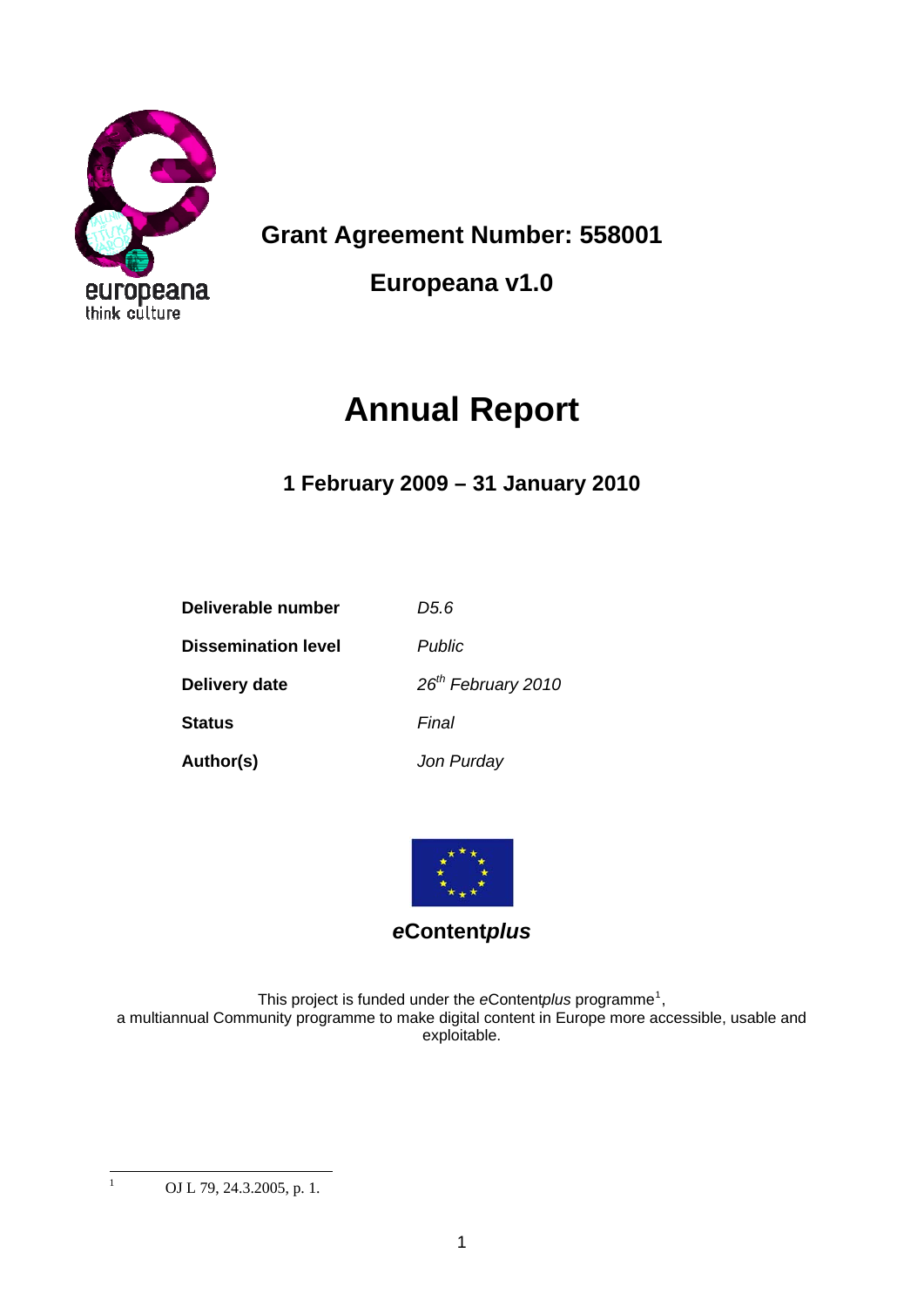### **Table of Contents**

| 4.1 |  |
|-----|--|
| 4.2 |  |
| 4.3 |  |
| 4.4 |  |
| 4.5 |  |
| 4.6 |  |
| 4.7 |  |
|     |  |
|     |  |
|     |  |
|     |  |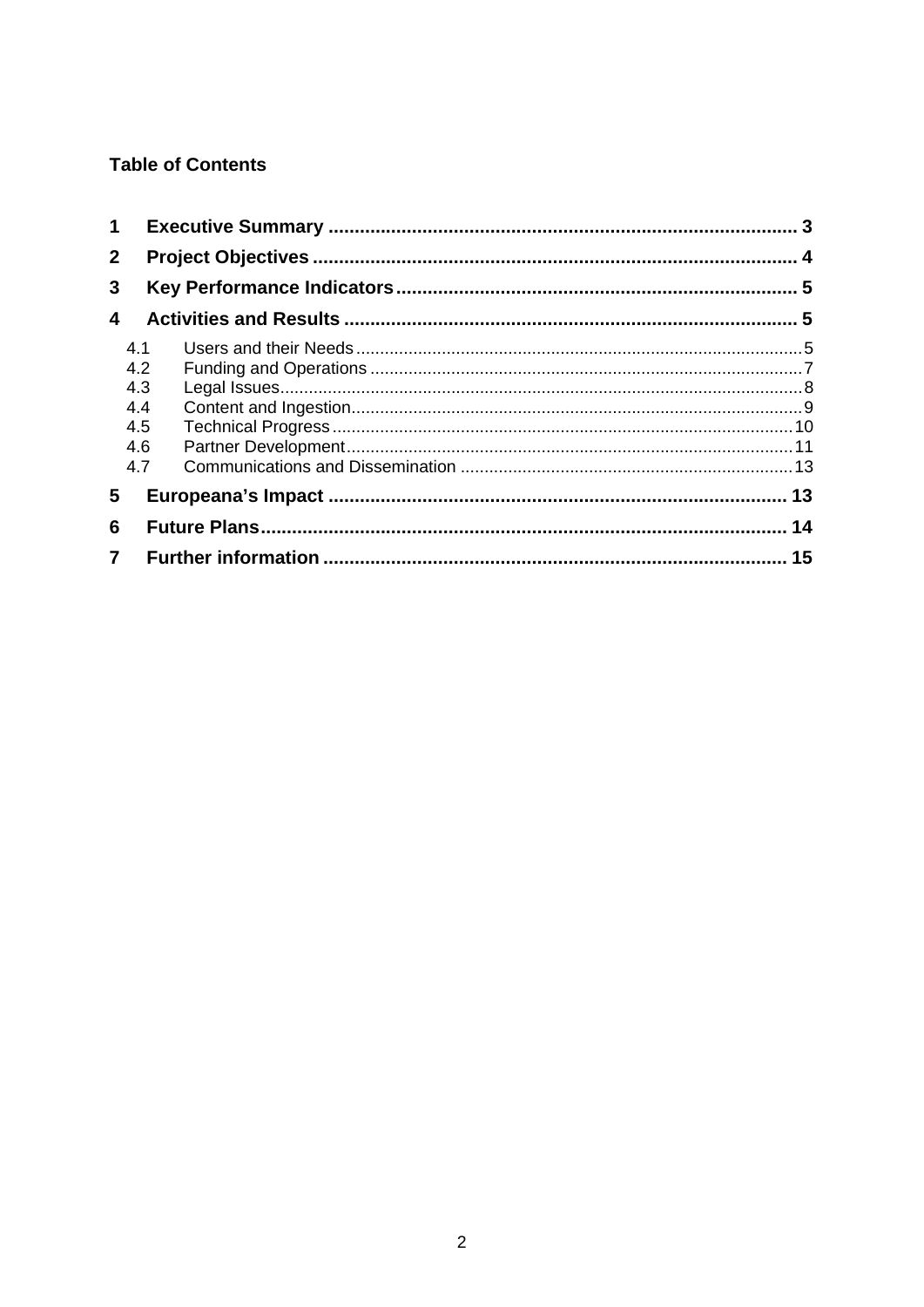# <span id="page-2-0"></span>**1 Executive Summary**

Europeana.eu is Europe's online museum, library and archive. It brings together digitised content from Europe's cultural and scientific heritage organisations, and makes that content accessible to Europe's citizens and to the wider world

Europeana v1.0 is project-funded by the European Commission, and runs from 1st February 2009 for 30 months. It is the successor to EDLNet, the project that built the prototype of Europeana.eu, launched in November 2008. The EDLNet project finished in March 2009.

The overall objective of Europeana v1.0 is the creation of the fully-operational Europeana service. This will be achieved in two stages: the launch later this year of the Rhine release, followed in 2011 by the final Danube release.

This first year has seen successful internal outcomes in terms of achieving our funding target, recruiting the workforce, automating the content ingestion process and building the technical infrastructure. We have ingested 5.9 million records and are on target for 10 million for the Rhine release, in which we will be able to present a balanced and representative selection of material from all the Member States of the European Union.

Outward-facing achievements have included developing an active partner network of 180 organisations, well ahead of our target. We have worked closely with the group of projects that are contributing content and technology to Europeana's operational service. We have identified issues such as intellectual property rights that have significance for all the projects, and have collaborated on a strategic approach.

Going forward, Europeana will work mainly with aggregators of content – either national, or domain. National aggregators include CulturaItalia, who bring together content from a range of Italian heritage organisations; domain aggregators include The European Library, who aggregate content from Europe's national libraries. This model is sustainable in the longer term, and makes best use of expertise and resources at the national and domain level.

While the funding, technical infrastructure and content are the *sine qua non* of Europeana's effort, the centre of our attention and the focus of our energy is our users. We are designing our service around what our users want. We must deliver on their expectations and make our content valuable in the places they go for their studies, their leisure, their learning. We have carried out extensive surveys, usability tests, focus groups and heuristic reports during the year. The results of this research have been used as the basis for the user requirements that will define the feel and functionality of the Europeana Rhine release.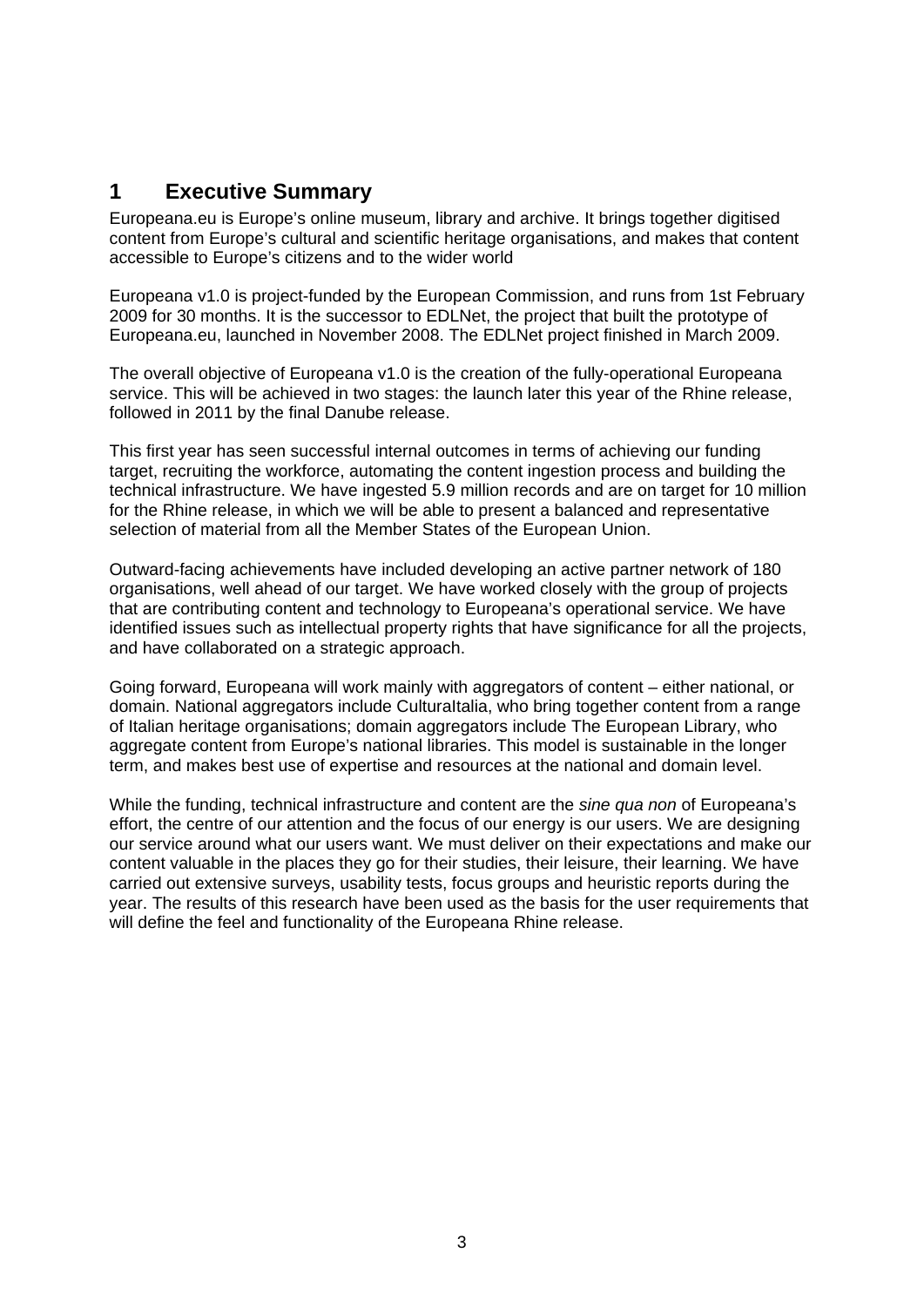## <span id="page-3-0"></span>**2 Project Objectives**

The main objective for the first year of the project has been to put in place the framework for an operational Europeana service.

This has been accomplished by:

- Achieving matching funds of €1.4 million from Member States.
- Hiring the relevant staff to build, sustain and further develop the service: the team numbered 32 FTE members of staff at 31.1.10.
- Developing a policy framework that guides our ongoing work for example our Content and partner development strategy
- Implementing an efficient content ingestion and validation process. Validation is done in collaboration with providers, who are using our Content Checker tool.
- Europeana gives now gives access to 5,966,600 items: well on target for 10 million items representing all Member States later this year.
- Reviewing existing content to establish areas for improvement, the result of which was the publication of our Content Strategy. We have also developed a wider picture of content availability by surveying aggregators.
- Developing a stable technical operational framework that is sustainable for the long term and has enabled the delivery of quarterly releases, which will culminate in Rhine in autumn 2010.
- Providing transparency and sharing the development work carried out by Europeana with the Open Source community via platforms (EuropeanaLabs and Open Europeana) by recording, storing and sharing documentation and source code.
- Completing the functional requirements and specifications for Rhine and EuropeanaLabs. Key developments include the wiki, user requirements, workflow to manage bugs and support for feature requirements, mapping to the Europeana Semantic Elements and the development of the Europeana Data Model.
- Strengthening and extending our collaboration with stakeholders, partners and content providers, for example by the inauguration of the Council of Content Providers and Aggregators. Such collaboration stimulates further content provision to Europeana, promotes service reach, take-up and impact, and facilitates knowledge exchange between partners, domains and countries.
- Promoting collaborative work and discussion within the project, amongst policy advisors, experts and implementers by establishing clear project planning, working methodologies and monitoring.
- Collaborating closely with the European group of projects, identifying synergies and establishing strategies to deal with them, such as Cluster Group meetings focusing on issues common to the group of projects. Ensuring an overview of project work and outputs and promoting the efficient use of human resources between the projects and Europeana.
- Ensuring that decisions are made are in line with user needs and expectations by developing mechanisms for measuring user needs and usability, including an online user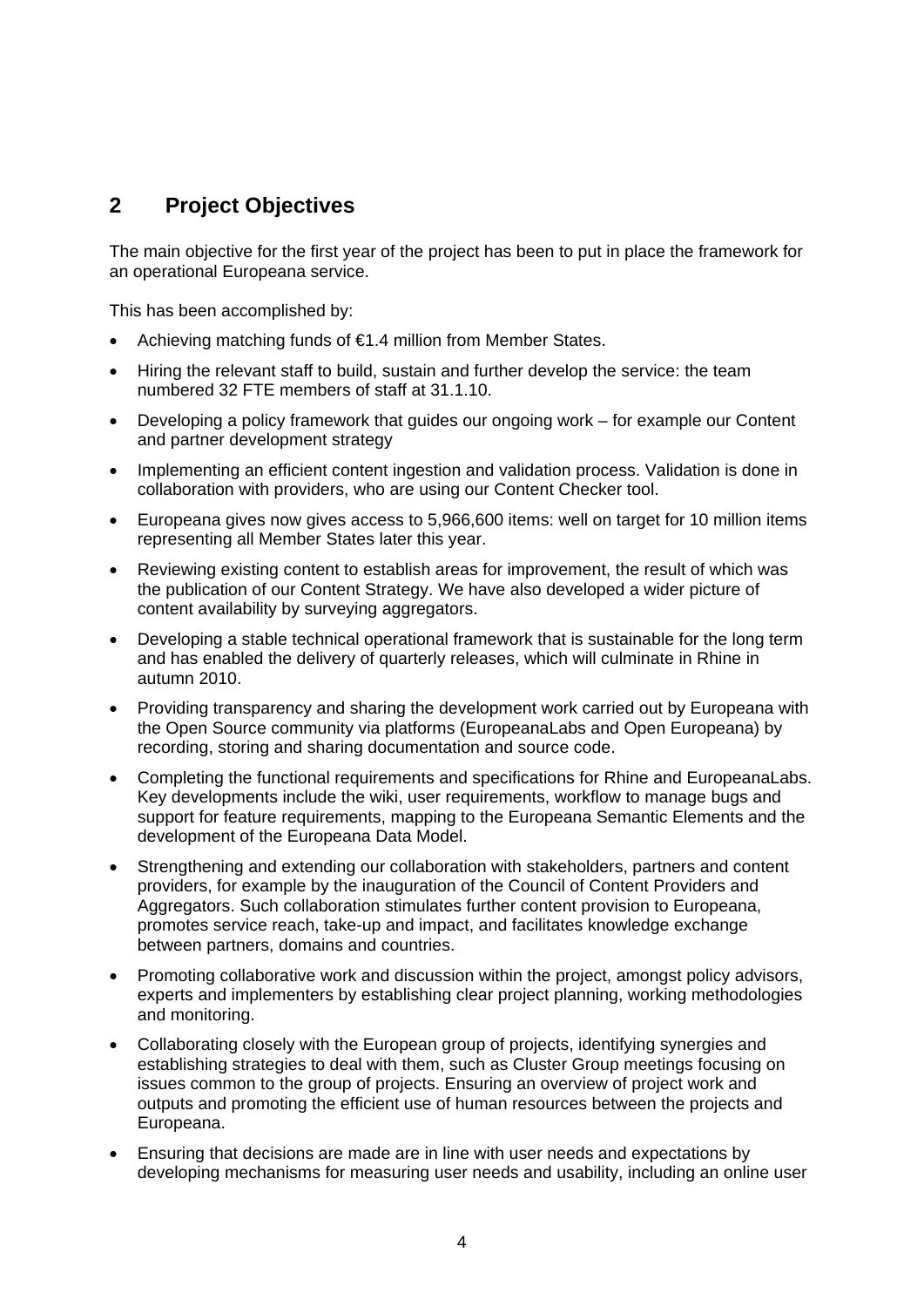- Planning for the marketing of the service to end-users for the Rhine release and beyond. The branding strategy, end-user marketing plan and search engine optimisation are all currently under development. As a basis to work from we have 90,000 people receiving our eNews, and a strong network prepared to act as a channel for our communications and endorse Europeana to their users.
- Ensuring the sustainability of the Europeana service in the long term. This is underpinned by the concept of national and domain aggregation to manage content now and in the future. Changes to the structure of the EDL Foundation have been made to accommodate the Funding and Orientation Group and the Board of Participants has been streamlined. We are currently finalising the Data Provider and Aggregator Agreements and our Fundraising Plan.

# <span id="page-4-0"></span>**3 Key Performance Indicators**

| <b>Performance Indicators</b>                             | <b>Y1</b> | <b>Achieved</b>                                                                       | <b>Y2</b>       | Y <sub>3</sub> |
|-----------------------------------------------------------|-----------|---------------------------------------------------------------------------------------|-----------------|----------------|
| Number of network members                                 | 100       | 180                                                                                   | 140             | 150            |
| Number of associate network<br>members                    | 5         | Ino longer a category<br>of membership]                                               | 10              | 15             |
| Number of network members<br>contributing content         | 75        | 58 [strategy has<br>focused on<br>aggregators rather<br>than individual<br>providers] | 110             | 120            |
| Number of people receiving<br>the newsletter              | 1000      | 92,000                                                                                | 1500            | 2000           |
| Number of participants in the<br>events organized         | 250       | 550 total in plenary,<br>kick-off and<br>workshops                                    | 250             | 250            |
| Releases of Europeana                                     | 0         | 0                                                                                     |                 | 3              |
| Organisations contributing<br>content through aggregators | -         | >1,000                                                                                | 400             | 450            |
| Amount of fully digitised<br>content in Europeana         |           | 5,966,600                                                                             | 10 <sub>m</sub> | 12m            |
| Numbers of API's or mash ups<br>in use                    | -         |                                                                                       | 1               | 10             |

# <span id="page-4-1"></span>**4 Activities and Results**

# <span id="page-4-2"></span>**4.1 Users and their Needs**

The Europeana v1.0 user survey conducted from 6 to 26 May 2009 was completed by 3,204 visitors. It showed that users were very positive about and engaged with Europeana.eu. Ninety-eight percent of all respondents expect to visit the site again, and that level of interest is encouraging. Some 90% of respondents had visited Europeana before, 60% more than 5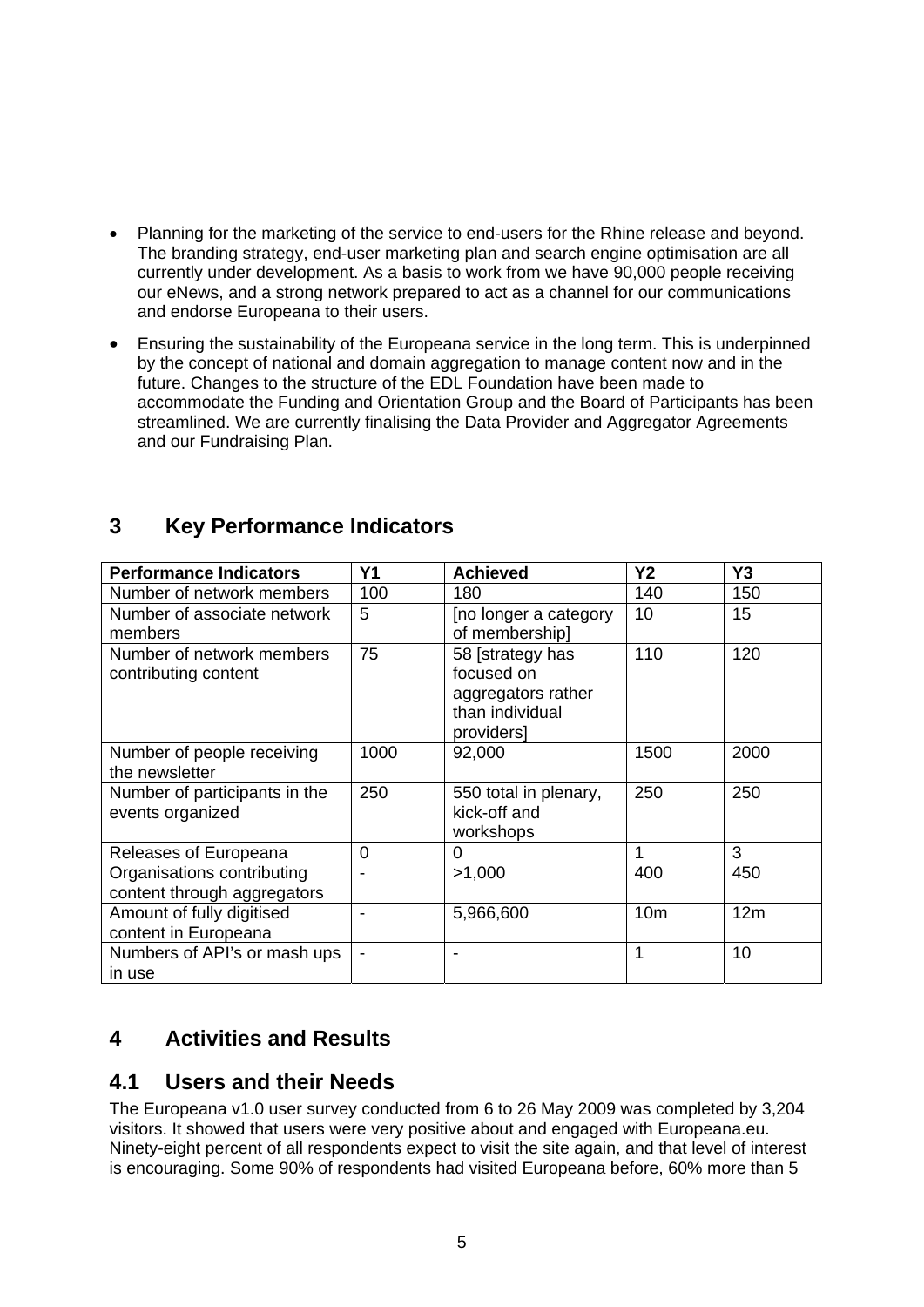times. The loyalty of regular users of the prototype indicates a committed audience that we look forward to working with more interactively in a web 2.0 environment.

The survey showed up the need to attract a younger generation of users, making use of the social networking, personalisation and interaction offered in web 2.0 environments, but also marketing around APIs and mobile applications.



The survey taught us more about navigation, what users want and what kind of future developments are necessary. Replies were obtained from 54 countries – more than half of the replies came from France, Germany, Italy, Spain and The Netherlands.



The Institut national de l'audiovisuel [INA] commissioned 2 usability experts to review the design, wording and navigation of the Europeana interface. The site complied with all seven sets of heuristics that were applied and achieved the highest evaluation – Very Satisfactory.

Focus group research was conducted by the Centre for Digital Library Research, University of Strathclyde, Glasgow. Focus groups took place in Sofia (Bulgaria), Amsterdam (Netherlands), Glasgow (UK) and Fermo (Italy). The sessions were very successful and gave us very constructive feedback. One took place in the International School in Amsterdam with two groups of students of different ages. Both groups were very positive, although they all agreed Europeana needs more content in order to be able to compete with the other resources available online. The report of the focus groups will be published in February 2010.

Twelve media lab sessions were held in Glasgow in late 2009, testing subjects who had cultural interests but no prior knowledge of Europeana. The subjects were given the same tasks as the focus groups and their responses to usability and navigation were measured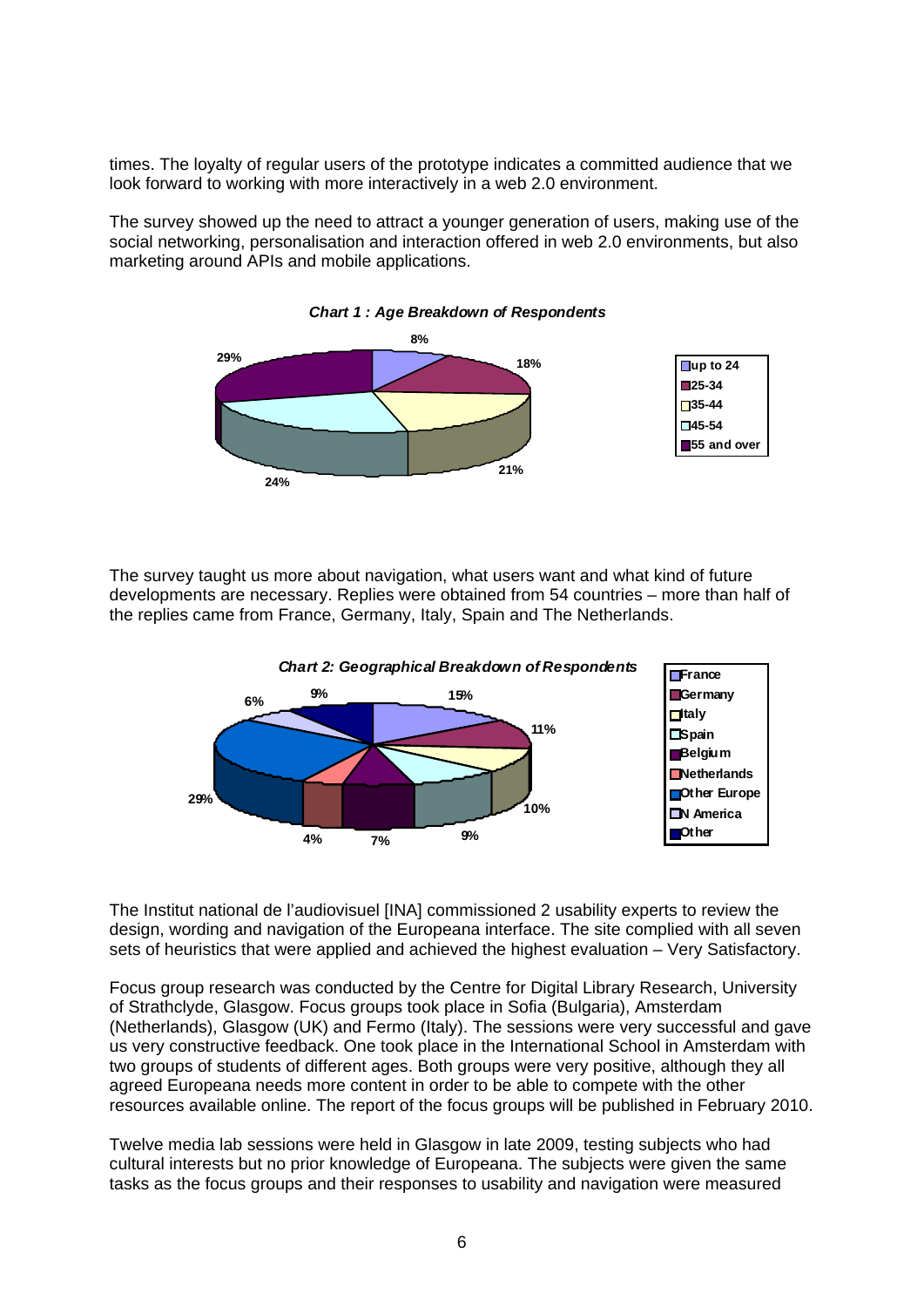under controlled test conditions. In addition, eye-tracking software was used to monitor their behaviour, tracking for example areas of interest, confusion or comparison. The results will be presented in a final report in February 2010.

We recruited a User Testing Panel consisting of 17 members and offering a good representation of European countries and professions. It is weighted towards the 19-35 age group because this is a primary target audience which Europeana needs to develop. The first questionnaire, based on the questions and assignment given to the focus groups, was sent to the Panel in December 2009. The results will be discussed at the next meeting of the user requirements workgroup in March 2010. The Panel will meet physically for the first time at that workgroup meeting.

A review of types and management of user generated content is in production. This will be divided into two sections, User Generated Input (UGI) and User Generated Content (UGC). At the time of the prototype launch in November 2008, both the carousel and the section 'People are currently thinking about', on Europeana.eu's homepage, gave rise to some complicated moderation issues, made more difficult by the multilingual environment. The Commission requested a withdrawal of the UGI mechanisms at the time and we have been trying to find appropriate models of moderation since then.

# <span id="page-6-0"></span>**4.2 Funding and Operations**

We have achieved our fundraising target. At 31 December 2009 the EDL Foundation had raised €1,396,463 in Matching Funding with another €140,000 committed for 2010 and €110,000 for 2011. This represents a total funding of € 1,646,463 until year-end 2011.



#### **Matched Funding Received**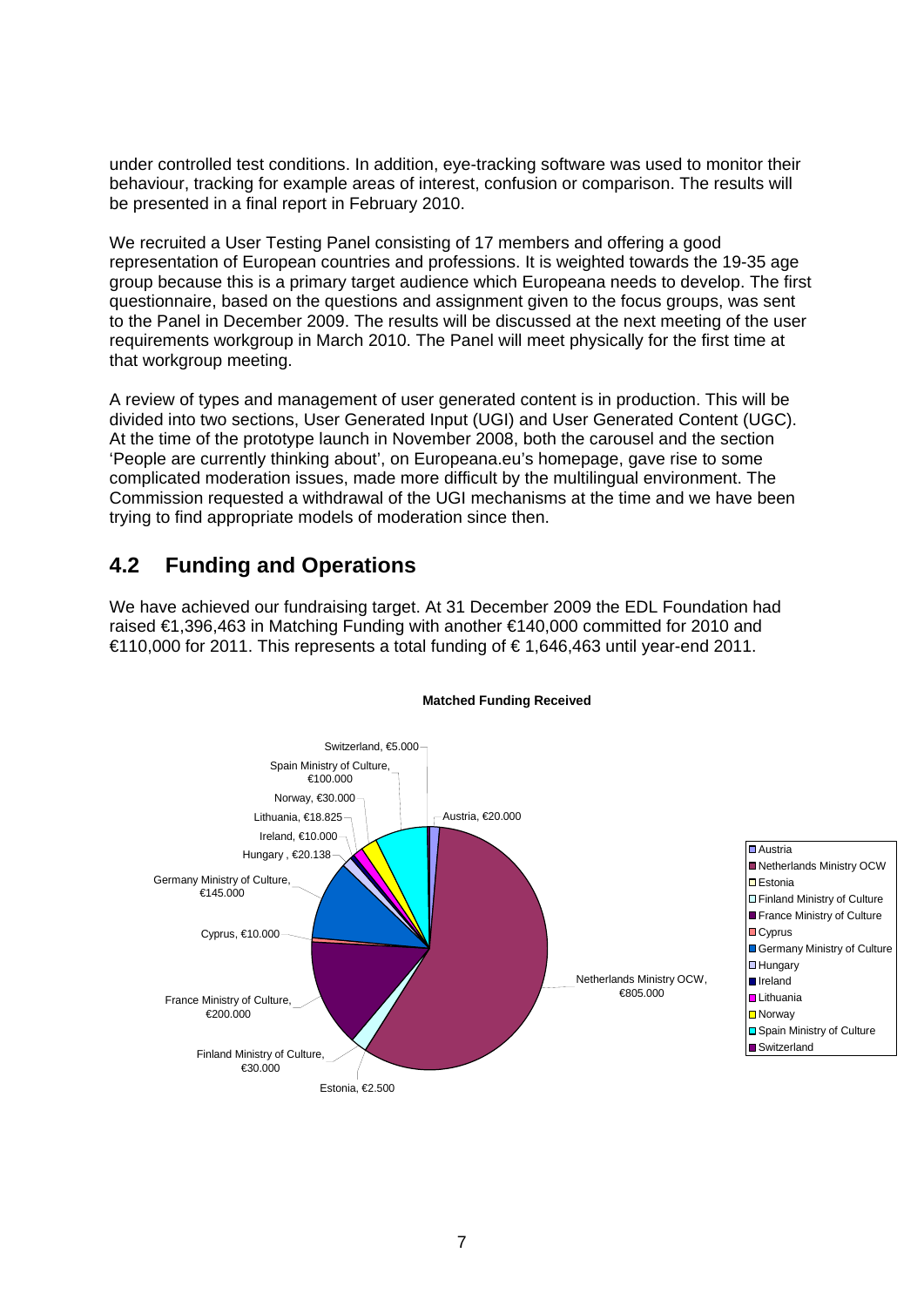In total, 13 countries have contributed funding to the EDL Foundation and related projects. A fundraising plan has been developed for 2010-2012 with 3 priorities:

- o Establish a longer term relationship with key Members States
- o Develop a programme with one-off funding/sponsorship opportunities
- o Investigate and develop private funding and corporate sponsorship

Besides this monetary support, Europeana v1.0 also receives support from the Koninklijke Bibliotheek, the national library of the Netherlands, host to the Europeana Office. A Service Level Agreement has been signed for the duration of the project that ensures office space and support for Europeana's staff.

The Europeana Office now consists of 32 FTE members of staff including data ingestion teams, scientific co-ordinators, developers, project co-ordinators, business staff, communication and marketing staff, managers and support personnel. Staff are employed by the EDL Foundation, and with this complement it will be possible to deliver all outcomes and outputs appropriately. The recruitment of staff has been slower than expected and caused slight delays in some areas.

Coordination between the projects in the Europeana group is crucial to minimise overlap and maximise synergies between the projects. The office set-up provides for the co-ordinating role but the cost of it is not covered by the projects, including Europeana v1.0. This needs to be addressed in the future. So far this has been managed within the existing Europeana Office set-up, but with more projects starting in Q3/4 2009 and Q1/2 2010 a more sustainable solution is needed.

Work has been undertaken to improve on the collaboration between projects, e.g. by identifying common topics between projects in spring 2009. These topics became the subject of several Cluster Group meetings, e.g. on IPR issues, which was attended by the colleagues responsible for the issue within each project. There was also a Cluster Steering Group meeting in September 2009, involving all the project co-ordinators. A broader strategy is being developed to take this interoperability initiative further during the life of the v1.0 project.

The project manager has reviewed the Description of Work and project plan with all Work Package and task leaders. The plan forms the new baseline for the project although the organisation is keen on working from a new product and service plan and further workplans still to be developed - that reflect the organisation's priorities and goals more concretely and effectively.

### <span id="page-7-0"></span>**4.3 Legal Issues**

As we move from prototype to operational service this year, we need to formalise our contractual relationship with content providers. To that end we have drafted Data Provider and Data Aggregator Agreements and circulated them to partners for consultation. Our legal advisers are finalising the Agreements in the light of comments received and the formal contracts covering the re-use of metadata in Europeana will be circulated for signature to providers and aggregators.

A working group was formed with 17 participants to identify rights issues related to content and content re-use. A questionnaire about content re-use was sent to 12 different cultural institutions and a list of relevant issues was established.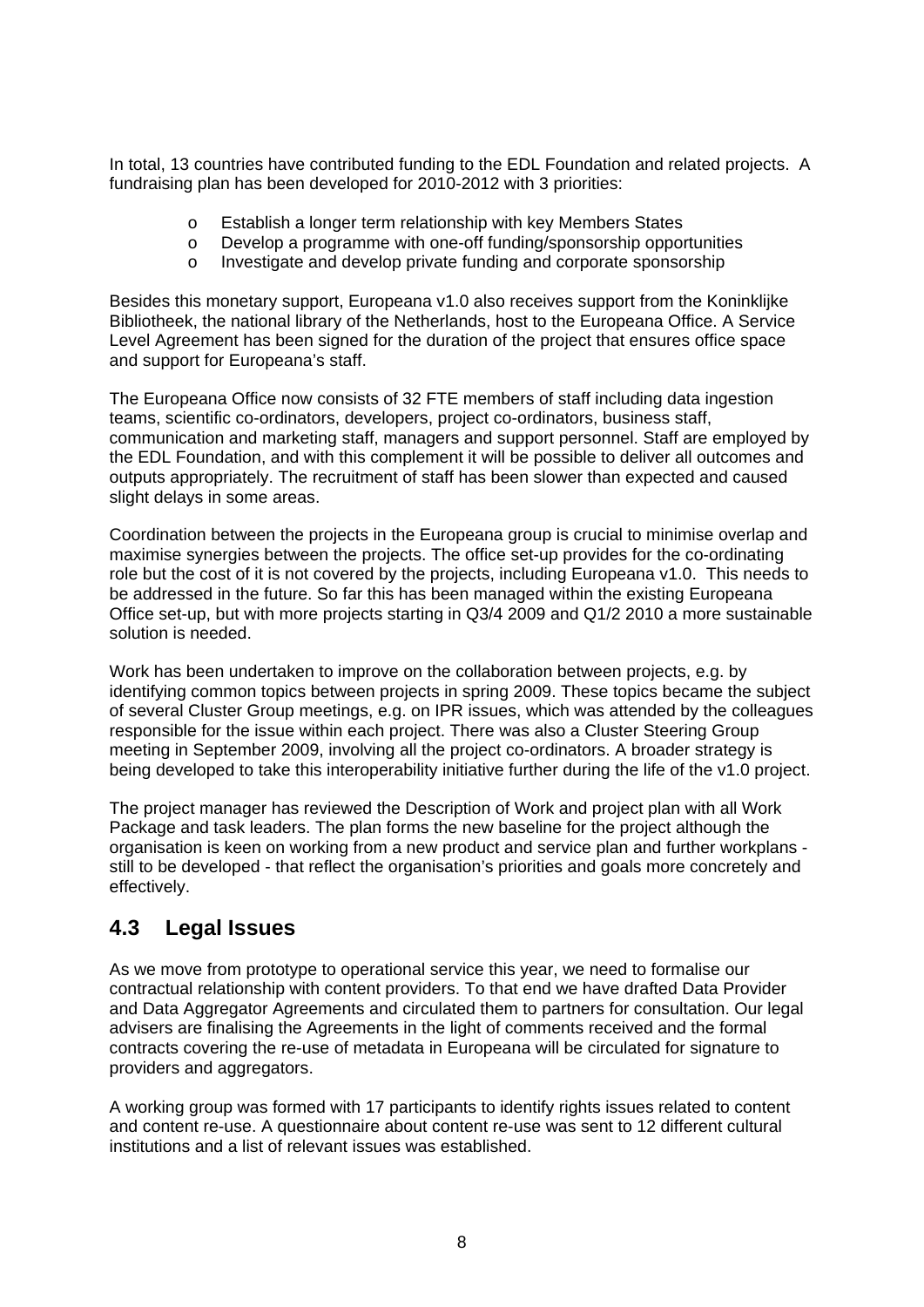We are close to launching a Public Domain Charter, in support of the position taken by the [Public Domain Manifesto](http://publicdomainmanifesto.org/node/8). Both documents agree that content that is in the public domain in its analogue form [primarily, content that is out of copyright], does not leave the public domain when it is digitised. The Manifesto has been produced by a consortium of user groups, whereas Europeana's Charter takes the content providers' viewpoint, and encourages them not to limit access and re-use of content by licensing it exclusively or longterm to third parties.

Consultations on the draft of the Charter were held with stakeholders at the Europeana Plenary Conference, September 2009, and at the Digital Initiatives for Heritage Conference, December 2009. The final draft is now with the EDL Foundation Board for approval.

# <span id="page-8-0"></span>**4.4 Content and Ingestion**

There are 5.9 million items already in Europeana and a further 5 million items have been identified for the Europeana Rhine release. This figure is based on plans submitted by the Europeana group of projects, who will be the main content contributors for Rhine

The [Content Strategy](http://group.europeana.eu/c/document_library/get_file?uuid=b7b24d45-116e-442f-8b85-fbf931ebee72&groupId=10602) has been published, based on data from August 2009, when Europeana had ingested 4.6 million items. Its main areas of focus are:

- 1. Promotion and support of aggregators
- 2. Collaboration between all Europeana-related projects
- 3. Content Acquisition Plan to ensure an even representation of all European countries and types of content
- 4. Development of relevant themes of content available

#### Aggregators

A survey amongst aggregators was run in collaboration with the Athena project. The survey gives an overview of the current state of affairs regarding aggregators and looked at organisational models, funding and business models and future plans to establish aggregators.

We held a Round Table for Aggregators in Lund, Sweden, as part of the Swedish Presidency events. Organised in cop-operation with the Athena and APEnet projects, it was attended by some 60 representatives of national and domain aggregators, both current and under development.

The Council of Content Providers and Aggregators was launched following the Round Table event. The Council gives content providers a forum to exchange knowledge and raise issues of common concern. It elects six members to the Board of Participants so is a key part of Europeana's governance structure. To date 76 institutions have registered as members.

#### Content provision from Member States

Our intention is to achieve a good proportional representation of content in Europeana from every Member State. We also want to provide a good mix of content types, with audiovisual materials covered as extensively as texts and images.

The following analysis of Europeana content by country (based on figures from the Content Strategy report August 2009) gives an indication of our priorities and intended actions.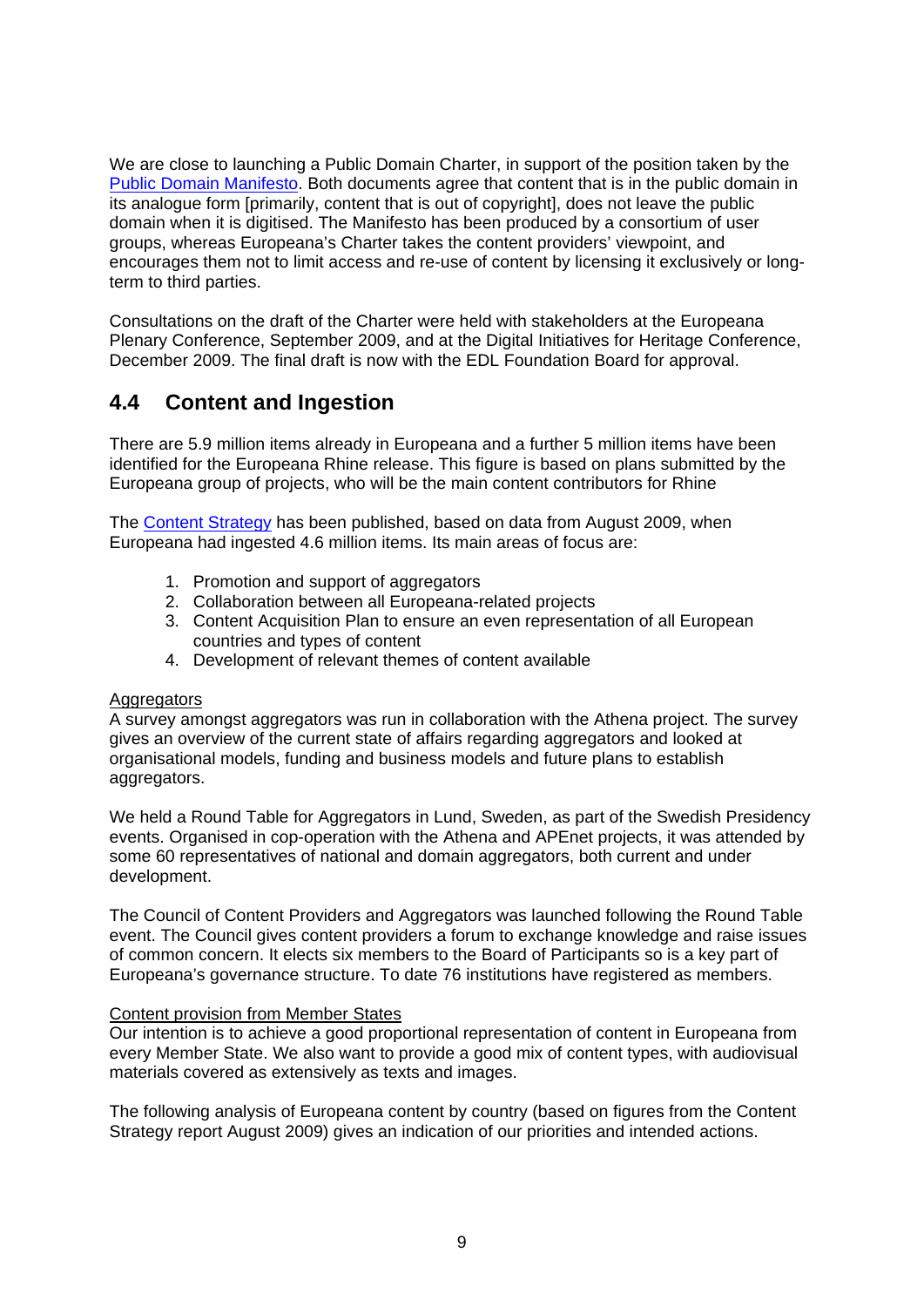#### Tier 1 – High Priority countries

These countries have less than 1% of content in Europeana

| Austria               | <b>Bulgaria</b> | Cyprus      |
|-----------------------|-----------------|-------------|
| <b>Czech Republic</b> | Denmark         | Estonia     |
| Hungary               | Iceland         | Ireland     |
| Latvia                | Lithuania       | Luxembourg  |
| Malta                 | Poland          | Portugal    |
| Romania               | Serbia          | Slovakia    |
| Slovenia              | Spain           | Switzerland |

Actions

- Cultural institutions in all tier 1 countries have been identified and the lists shared with projects and national partners in order that they can to recruit them so that we can achieve an appropriate representation of national content in Europeana.
- Intensive technical and organisational support for content providers and aggregators

Tier 2 – Medium Priority

<5% content in Europeana

| D<br>.<br>-<br>້ | --<br>$\sim$ | ື |
|------------------|--------------|---|
| Italy            | v            |   |

Actions

- Medium level technical and organisational support for content providers
- Technical and organisational support for potential aggregators
- Approach key strategic partners
- Low level technical and organisational support

Tier 3 – Low Priority

>5% content in Europeana

| $\overline{ }$                   | $\cdots$           | der               |
|----------------------------------|--------------------|-------------------|
| ™ce                              | −⊢                 | <i><b>SWA</b></i> |
| مصحل<br>.<br>יי<br>-<br>-<br>ιeα | .<br>$\sim$<br>שוי |                   |

Actions

- Approach key strategic partners
- Low level technical and organisational support

# <span id="page-9-0"></span>**4.5 Technical Progress**

Maintenance releases of the prototype which addressed several feature requests and fixed a number of bugs were delivered in March, May and July 09. The prototype has been stabilised and made ready to cope with peaks of visitors and is now performing well.

The requirements for the Europeana Rhine release have been written, reviewed and accepted for implementation. A review of the Technical Specifications for the release took place in November 2009 and agreement has been reached on 15 functional requirements.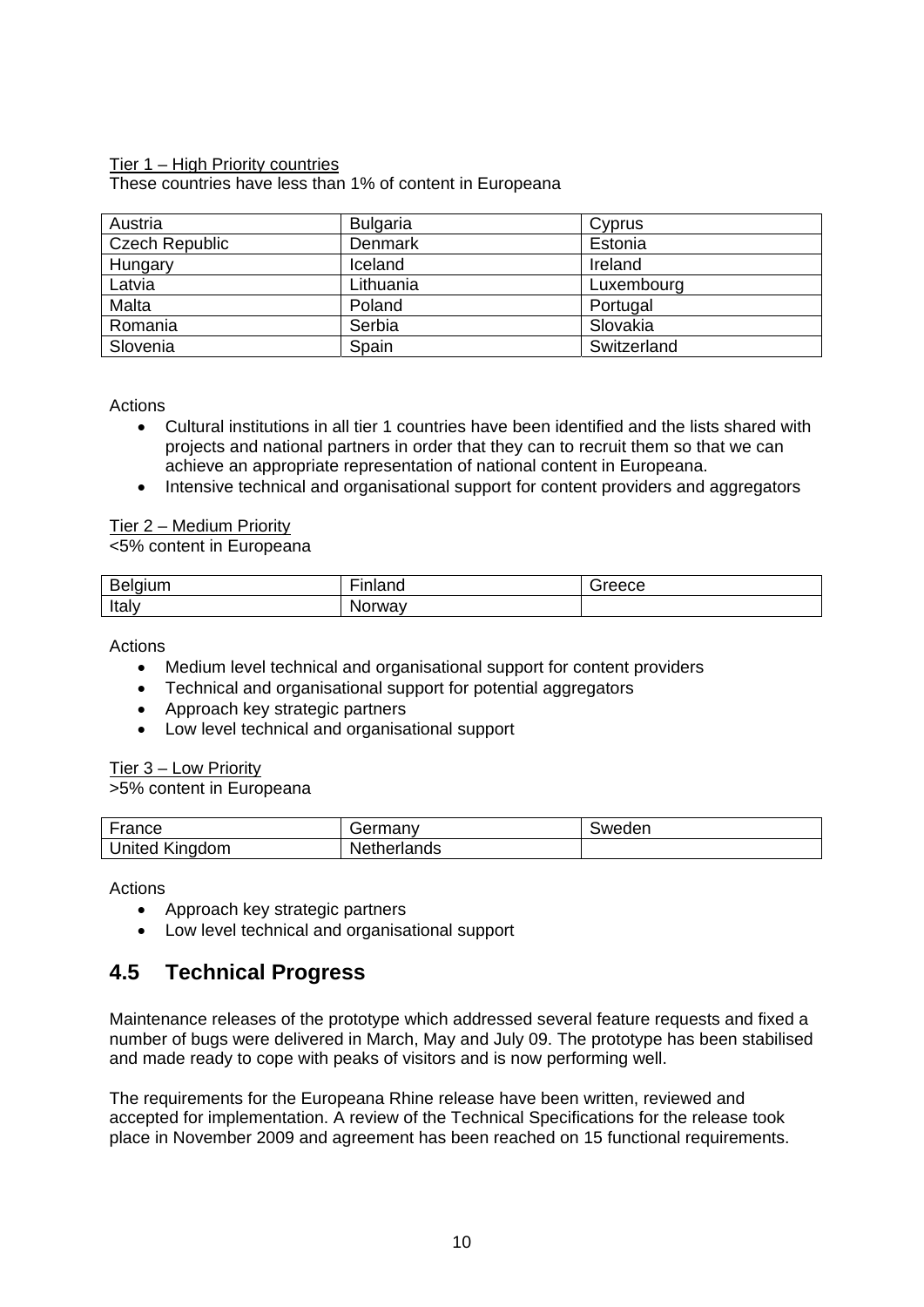A distributed software development team is in place, supported by processes and tools to enable remote contributions.

Europeana Labs is now operational. This is the development area to which the Europeana group of projects contribute code for the new functionalities to be incorporated in the Rhine release. It will be developed as a public developers' space in which the Open Source community can work with Europeana's source code and design and test new applications. The source code in Europeana Labs is now ready for distribution under the EUPL2 Open Source License.

A key activity has been to develop a Content Ingestion Toolbox and to modify the back-end set-up and infrastructure to incorporate it. This supports content providers in the validation of their data when planning to deliver material to Europeana.eu. One of its main features is the ability to update already existing collections and to handle information related to withdrawn objects when saved in My Europeana.

Good progress has been made on the Europeana Data Model. Finding a common or at least compatible high-level model across the domains which at the same time is also compatible with current Semantic Web/Linked Data modelling is a very ambitious goal. While this is the subject of a lot of research in Digital Library and Semantic Web communities, there is not much practical experience in our environment. Supported by intense and thorough discussions within the group of core experts and the wider community, we are getting closer to a workable model that can inform the addition of semantic functionality in the Danube specifications and beyond and reflects the general needs of all domains.

# <span id="page-10-0"></span>**4.6 Partner Development**

The organisations that are members of the Europeana network are crucial to our success. They perform a number of roles. Some of them are, or will become, content providers. In general one or two staff members act as our key contacts in the organisation; in many cases, these individuals have expertise in their field, for example metadata standards, intellectual property rights, usability issues, and we ask them to become members of our workgroups. Others act as translators, enabling us to provide the Europeana.eu interface in 26 languages. We have a contact representing Europeana in a national organisation in every Member State, helping us to spread information in that country.

All partners undertake to perform this communications role; it provides a vital multiplier effect, taking Europeana's message into every country, every museum, library, audiovisual and archive network. Partners give presentations about Europeana, write about Europeana, keep their colleagues, media, Ministries and funding bodies in touch with the our aims, objectives and achievements. All the work they contribute to Europeana is unpaid: we are profoundly grateful to our partners for the enormous amount of practical work they undertake on behalf of Europeana.

The Partnership agreement for the Europeana v1.0 Thematic Network has been signed by 180 partners. The full list of partners and also of individual members of our workgroups is in section 7: Further Information.

| Type of partner              | <b>Number</b> |
|------------------------------|---------------|
| Archives                     | 10            |
| <b>Audio-visual Archives</b> | 10<br>' 4     |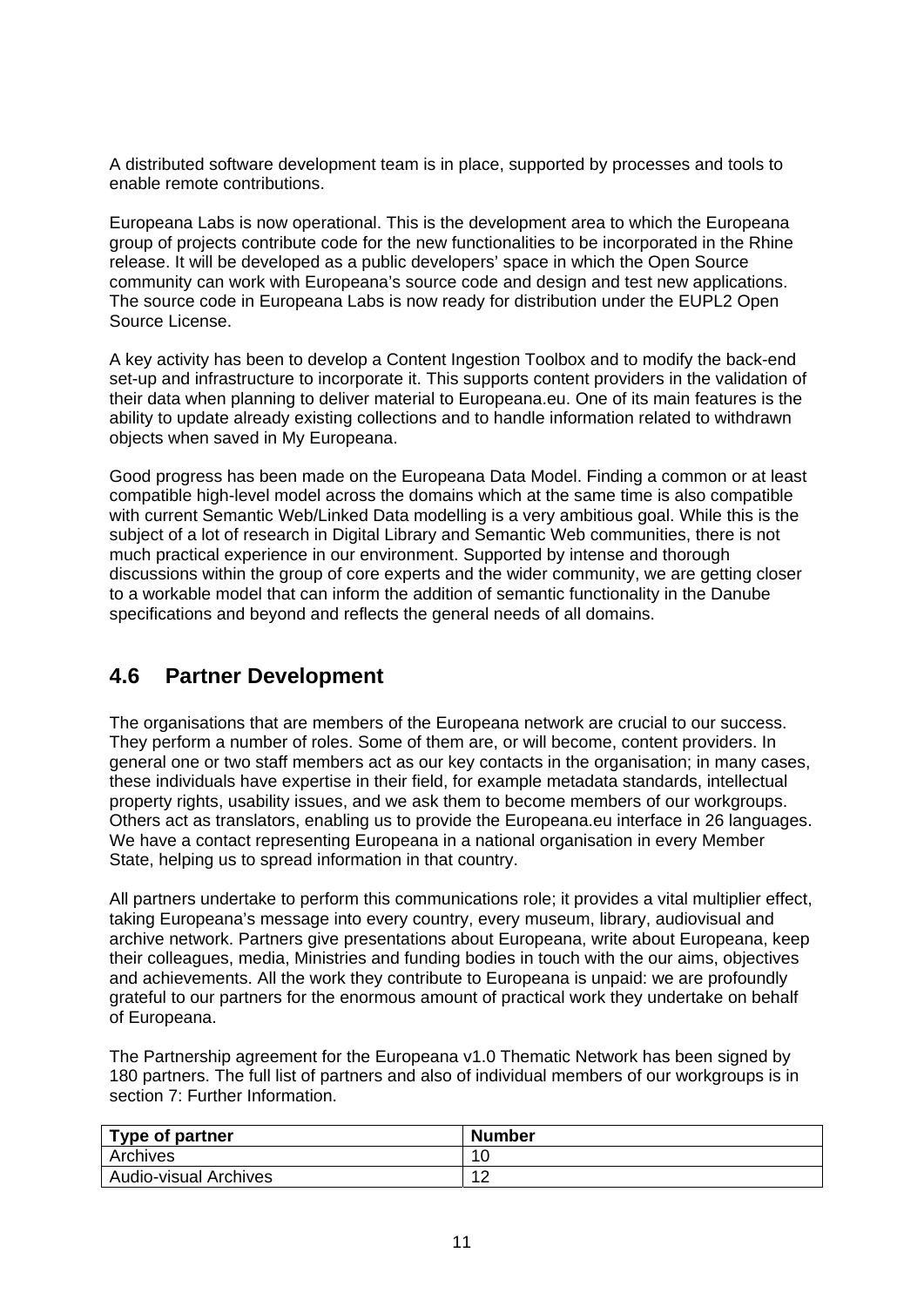| Libraries                                 | 25  |
|-------------------------------------------|-----|
| <b>Museums</b>                            | 20  |
| Cross-domain bodies representing Museums, | 16  |
| Libraries & Archives                      |     |
| <b>Country Members</b>                    | 25  |
| Universities, Research Institutes         | 20  |
| Other                                     | 13  |
| Projects                                  | 26  |
| <b>Experts</b>                            | 13  |
| <b>TOTAL</b>                              | 180 |

#### **The Europeana group of projects at 31.01.10**

A group of projects which are also funded under eContentplus are working with Europeana. These projects are members of the Europeana partnership, but they too have extensive networks of their own: for example the European Film Gateway's partners include 15 European film archives and cinémathèques, collaborating to bring 700,000 film-related items into Europeana.

The following projects are contributing content and technology solutions to Europeana:

- 1. Archives Portal Europe [APEnet] aggregates content from Europe's national archives.
- 2. Athena aggregates museum content and promotes standards for museum digitisation and metadata.
- 3. Biodiversity Heritage Library [BHL-Europe] aggregates natural history texts and taxonomies.
- 4. Europeana Connect adds sound material to Europeana and contributes to the technical functionality.
- 5. European Film Gateway [EFG] aggregates cinema related material.
- 6. Europeana Local brings content from regional and local content holders.
- 7. EUscreen contributes television material to Europeana.
- 8. Europeana Travel will bring material associated with trade, tourism and migration into Europeana.
- 9. Judaica Europeana looks at the Jewish contribution to Europe's cultural heritage.
- 10. Musical instrument museums Online [MIMO] will create a single access point to digital content related to musical instruments in European museums

A further project, PrestoPRIME, funded under FP7, is establishing a Competence Centre for audiovisual content, which will ultimately benefit Europeana's content in this sector.

The European Library, the aggregator that will bring national libraries' content into Europeana, is a member of the Europeana group, though it is not funded on a project basis.

The co-ordinators of all projects meet annually in the Cluster Steering Group meeting, and representatives from the projects come together in Cluster Group meetings which address specific topics that are relevant to all projects – for example, intellectual property rights. The leaders of the dissemination work of each project are in regular contact in order to link their communications planning, avoid duplication of effort and make use of each other's communications networks.

Further details about all the projects, including new ones starting in 2010, can be found on the Europeana group homepage, [http://group.europeana.eu](http://group.europeana.eu/)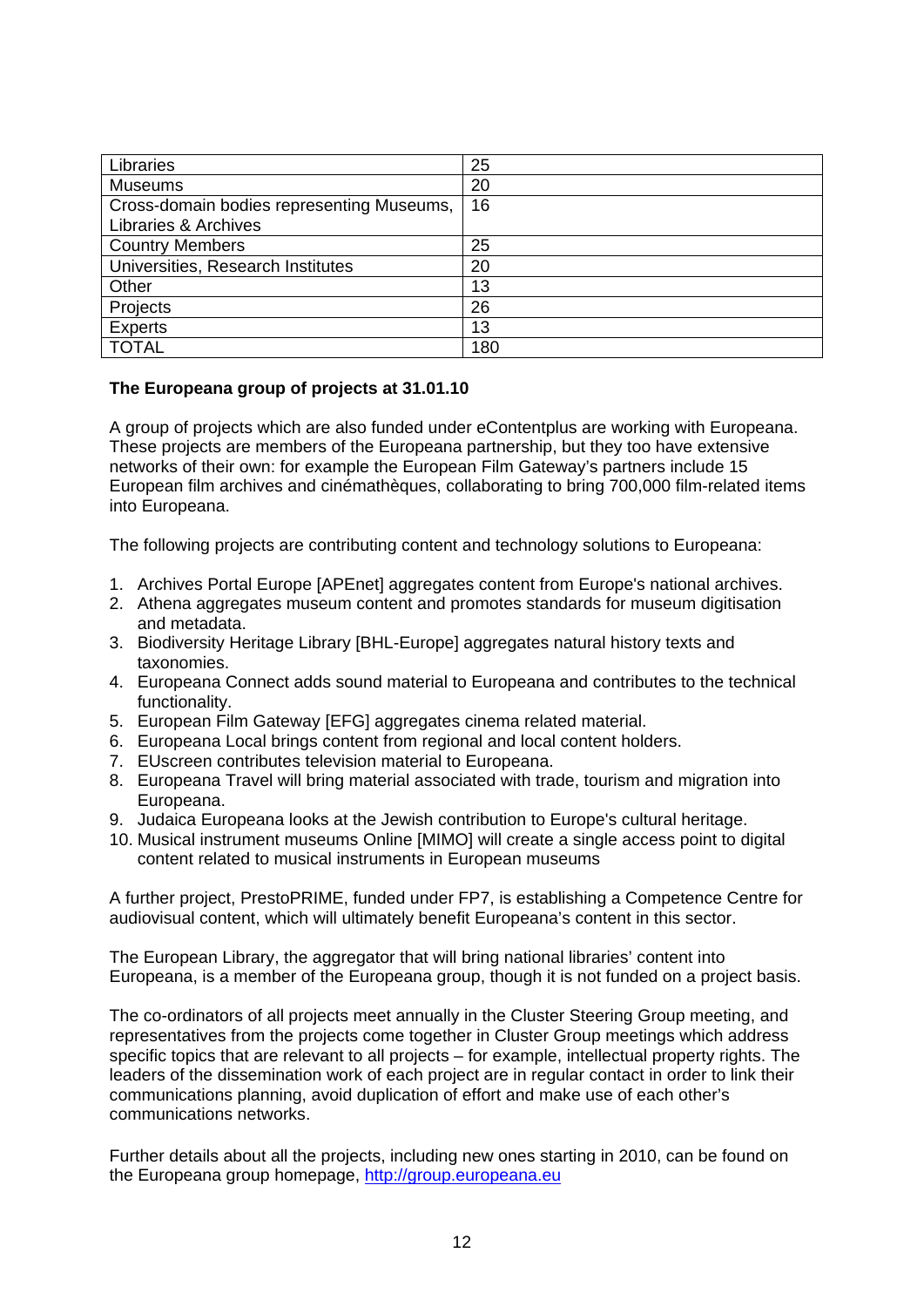# <span id="page-12-0"></span>**4.7 Communications and Dissemination**

The European Commission ran a consultation entitled 'Europeana: Next Steps' between August and November 2009. It was a very detailed exercise, asking stakeholders to respond to 15 questions, covering topics such as branding, rights management, metadata standards and sustainability. The tenor of the replies was considered and supportive. Responses came from 118 stakeholders, from professional associations, agencies and individual content holders. The results will be presented to the Council of Ministers by the Commission, and will shape the long-term strategy for Europeana.

Europeana v1.0 and Europeana Group public websites are live and offer opportunities to publicise the work going on in the different projects. They have become a useful location where project partners and interested stakeholders can access all project documents, brand guidelines, templates, core news and schedules of events and newsletters.

Europeana has featured in many articles in the national media, trade press and blogs over the past year. A summary of the development of Europeana appeared in a number of professional journals, including The Electronic Library, November 2009, and an external expert's view of Europeana was published by Ricky Erway, Senior Program Officer, OCLC Research. The thorough and complimentary assessment was widely blogged, shared and publicised.

Events organised and hosted by Europeana included the project Kick-off, 2-3 April 2009 and the plenary conference on 14-16 September 2009, which attracted 320 stakeholders. Several workshops were held as part of other conferences, e.g. a panel discussion organised as part of the IASA Annual Conference in Athens, September 2009, involving the European Film Gateway, EU Screen, PrestoPrime and the audio archive element of EuropeanaConnect.

The Europeana team gave presentations at over 60 conferences, workshops and events over the year and had a demo point at the IFLA conference, Milan, August 2009, courtesy of the Italian Ministry of Culture.

Europeana's eNews is sent to over 90,000 subscribers, using the Emma dispatch service. Emma provides timely and detailed reports of newsletters opened and stories read. It also enables brief surveys to be run which allow us to segment the audience more effectively and feature stories that most closely match readers' interests.

# <span id="page-12-1"></span>**5 Europeana's Impact**

The European impact of the project is best illustrated by the encomium given when Europeana won the Erasmus Award for networking Europe: "An open mind for the national cultural sources in Europe can be crucial for the development of a common European consciousness and for the dissemination of different social and cultural values of the inhabitants of the participating countries. The long way to an integrated cultural space of Europe has been shortened by realizing Europeana. In bridging European cultures, (we) see the great merit and the outstanding achievement of Europeana."

The awards are made by the European Society for Education and Communication, and are selected by a jury of experts and academics. Europeana was chosen from 230 submissions, which resulted in 62 nominations for 3 Erasmus awards. The awards highlight the value of initiatives which are helping to build a common European identity.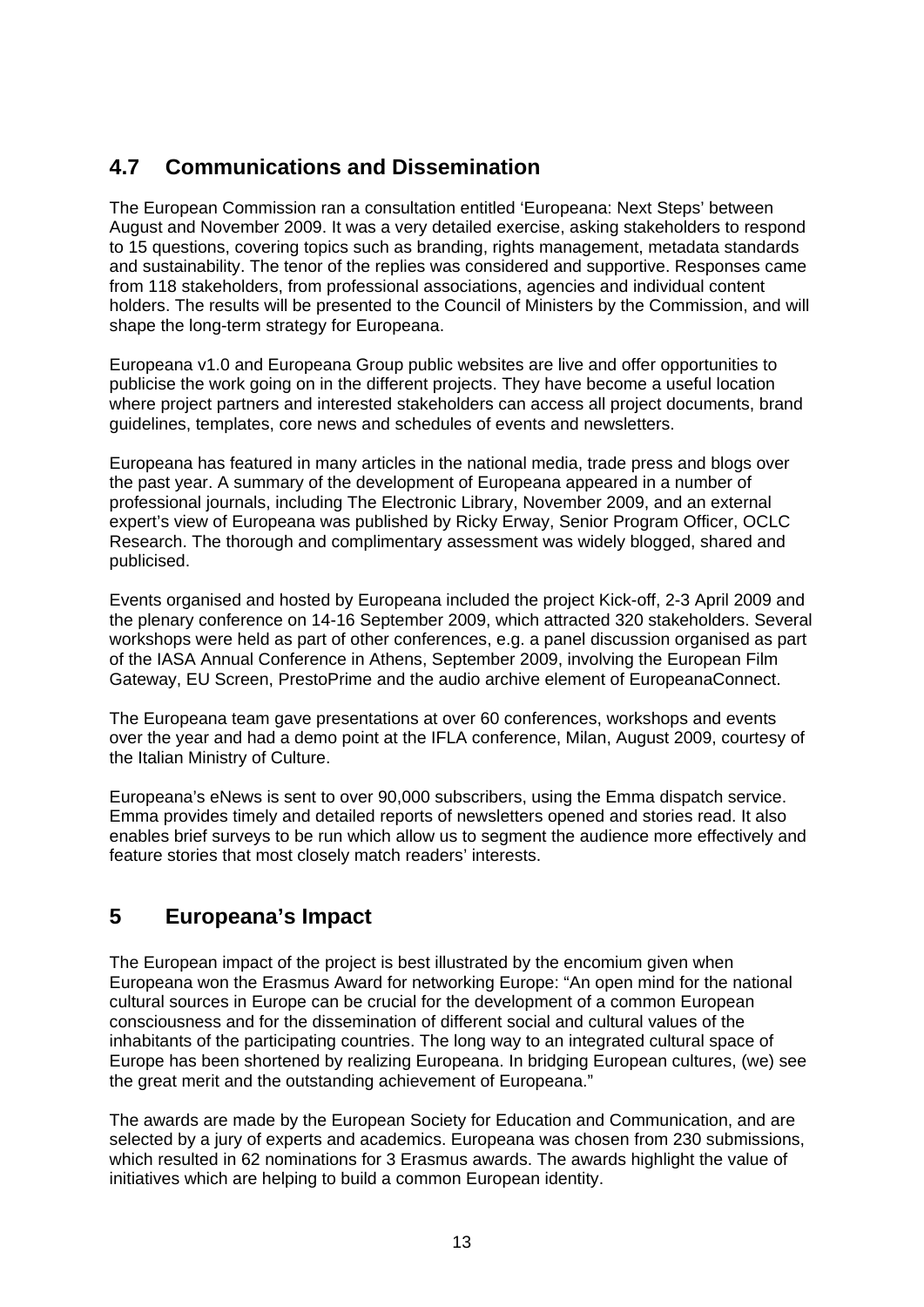Europeana.eu now has content from all Member States available, with plans in place to help us achieve a better representation from every country. The operational service is accessible throughout Europe and used by citizens from every country. To assess their needs, an online survey was conducted in May 2009. Responses came from 3,204 users from 54 countries, including 35 European states. The findings that 98% of all respondents expect to visit the site again and that 90% had visited Europeana before, and 60% more than 5 times, demonstrates the value of the site and the loyalty of our visitors.

In its sector, Europeana is the online end-user service that operates on a European scale. Although aggregators run related services, their content has a different scope: it is either national, like Culture.fr, or it will be single domain, like the European Film Gateway. Some private companies, including Google, are initiating activities in Europe: Google Books is available and Google plays in increasingly active role in digitisation programmes with European organisations.

However, no other service offers an access point to European cultural items across the range of information formats – books, paintings, newspapers, photographs, archival records, broadcasts, films and sound. The scale and scope of Europeana enables a contextualisation no other service can provide, and will underpin the development of inter-disciplinary, crossborder research and open up new fields of knowledge.

# <span id="page-13-0"></span>**6 Future Plans**

As the Europeana v1.0 project enters its second year, the following services and products are lined up for delivery:

- The Rhine release of Europeana.eu. This will move the prototype site to a fully operational service, with added functionality – including an interface for mobile devices. Rhine will soft launch in summer 2010 for extensive testing, then will formally launch in autumn.
- Improved Europeana metadata. We will semantically enrich the aggregated data from all providers and make it available for re-use.
- Source code for most elements of Europeana. The code will be open for use by everyone, and will be especially useful for organizations that are developing or upgrading their content aggregation sites. Access to the code will represent a considerable saving of development time and costs for new national aggregators and domain projects.
- An API [Application Programming Interface] that learning sites and partners can use to integrate Europeana content into their own content.
- Data licence agreement that can be used as a model by national aggregators and the eContentplus projects that are aggregating for their domains.
- The Europeana Public Domain Charter will clarify the legal situation around licensing, spelling out that digitisation of Public Domain content does not create new rights over the material. The Charter is aimed at content providers and funding bodies, and sets out principles for the maintenance of the Public Domain.
- Europeana Policy on User Generated Content. This will be of value to other cultural heritage and learning sites to help deal with questions and concerns about moderation of user's contributions and the associated rights regimes.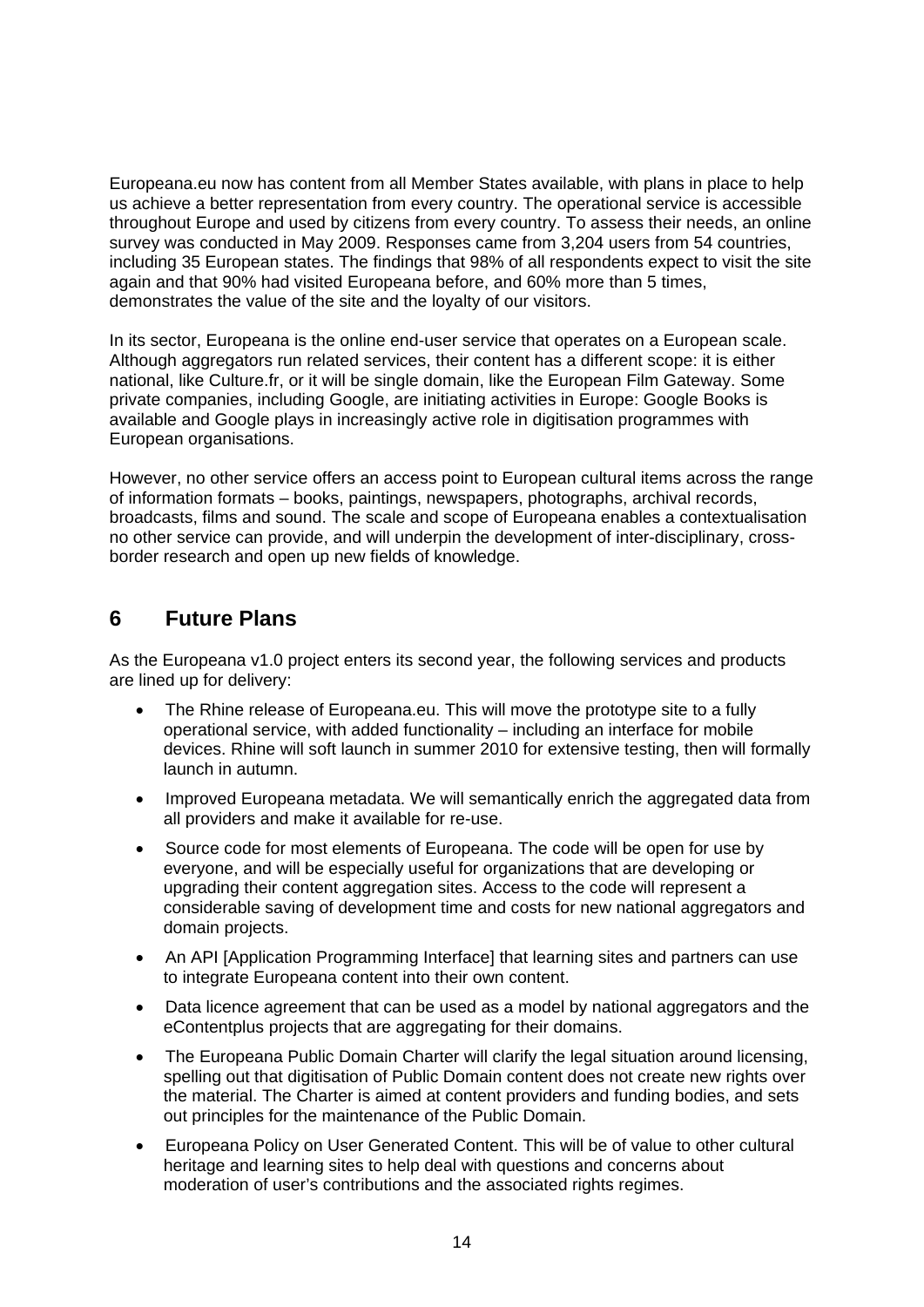- Aggregator Handbook. A 'how to' guide to help potential aggregators deal with all aspects of the process, including standardisation of data, rights and contractual issues.
- Initial Technical & Logical Architecture and future work recommendations.
- The Functional Specifications for Europeana Danube release.

# <span id="page-14-0"></span>**7 Further information**

#### Full list of partners

Network Partners who have signed the Europeana Network Agreement at 31 January 2010:

| <b>Archives</b>                                                         |
|-------------------------------------------------------------------------|
| <b>Antwerp City Archives</b>                                            |
| <b>Austrian State Archive</b>                                           |
| Direcção-Geral de Arquivos                                              |
| <b>EURBICA</b>                                                          |
| International Institute of Social History                               |
| Landesarchiv Baden-Württemberg                                          |
| <b>National Archives of Malta</b>                                       |
| National Archives of Sweden                                             |
| National Archives of the Netherlands                                    |
| National Archives of the United Kingdom                                 |
|                                                                         |
| <b>Audiovisual archives</b>                                             |
| Association des Cinémathèques Européennes                               |
| Beeld en Geluid, Netherlands Institute for Sound and Vision             |
| Cité de la musique                                                      |
| De Beeldbibliotheek                                                     |
| European Broadcasting Union                                             |
| Institut de Recherche et Coordination Acoustique/Musique                |
| Institut national de l'audiovisuel                                      |
| International Association of Sound and Audiovisual Archives             |
| <b>International Federation of Television Archives</b>                  |
| Österreichische Mediathek                                               |
| Rundfunk Berlin-Brandenbrug                                             |
| The Friends of Music Society, Music Library of Greece 'Lilian Voudouri' |
|                                                                         |

| <b>Libraries</b>                                                        |
|-------------------------------------------------------------------------|
| Biblioteca de Catalunya                                                 |
| Académie royale des Sciences, des Lettres et des Beaux-Arts de Belgique |
| Academy of Sciences Library, Czech Republic                             |
| <b>Bayerische Staatsbibliothek</b>                                      |
| Biblioteca de La Rioja (Library of La Rioja)                            |
| Biblioteca General de Navarra (The General Library of Navarre)          |
| Bibliotheek Hendrik Conscience, Antwerpen                               |
| Bridgeman Art Library                                                   |
| <b>Catholic University of Leuven</b>                                    |
|                                                                         |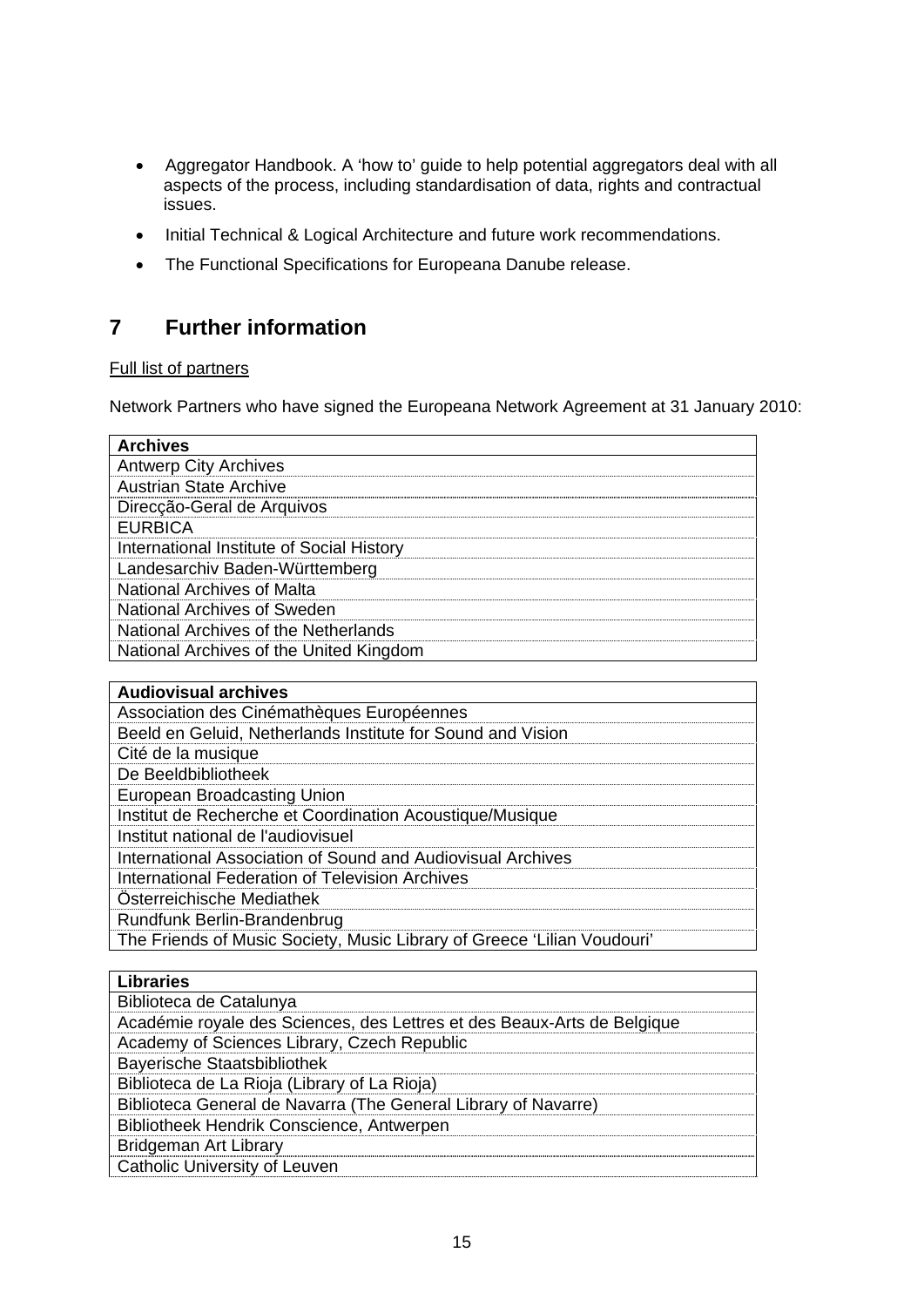| <b>Cervantes Library</b>                                                    |
|-----------------------------------------------------------------------------|
| Conference of European National Librarians                                  |
| <b>Consortium of European Research Libraries</b>                            |
| Danish Agency for Libraries and Media                                       |
| European Bureau of Library, Information & Documentation Associations        |
| <b>Federico Zeri Foundation</b>                                             |
| Ideju Foruma Biblioteka (Library of Forum of Ideas)                         |
| Ligue des Bibliothèques Européennes de Recherche                            |
| National Authorities on Public Libraries in Europe                          |
| National Library of Scotland                                                |
| National Library of Serbia                                                  |
| National Library of the Netherlands                                         |
| <b>National Library of Wales</b>                                            |
| <b>National Library Switzerland</b>                                         |
| Neumann - The John von Neumann Digital Library and Multimedia Centre Public |
| Company                                                                     |
| Saxon State Library - Dresden State and University Library (SLUB)           |

#### **Museums**

| <b>Museums</b>                                                    |
|-------------------------------------------------------------------|
| Centre de Recherche et de Restauration des Musées de France       |
| <b>Flemish Art Collection</b>                                     |
| Germanisches Nationalmuseum                                       |
| <b>International Council of Museums Europe</b>                    |
| Istituto e Museo di Storia della Scienza                          |
| Murberget Länsmuseet Västernorrland                               |
| Musée historique de Lausanne                                      |
| Musee Royal de Mariemont                                          |
| Museum of London                                                  |
| National Archaeology Museum of Lisbon                             |
| <b>National Maritime Museum</b>                                   |
| <b>Natural History Museum</b>                                     |
| Norsk Teknisk Museum / Norwegian Museum of Science and Technology |
| Museo del Prado                                                   |
| Rijksmuseum, Amsterdam                                            |
| <b>Naturalis</b>                                                  |
| <b>NMSI</b>                                                       |
| <b>Slovak National Gallery</b>                                    |
| <b>UreMuseum</b>                                                  |
| Zoologisches Forschungsmuseum Alexander Koenig                    |

| <b>MLA Associations</b>                           |
|---------------------------------------------------|
| ABM-Centrum, Sweden                               |
| ABM-utvikling, Norway                             |
| BAM- Bibliotheksservice-Zentrum Baden-Württemberg |
| <b>Collections Trust</b>                          |
| Croatian Cultural Heritage                        |
| DigiCult Museen SH, University of Kiel            |
| <b>Erfgoed Nederland</b>                          |
| FARO - Vlaams Steunpunt voor Cultureel Erfoed vzw |
| Heritage Malta                                    |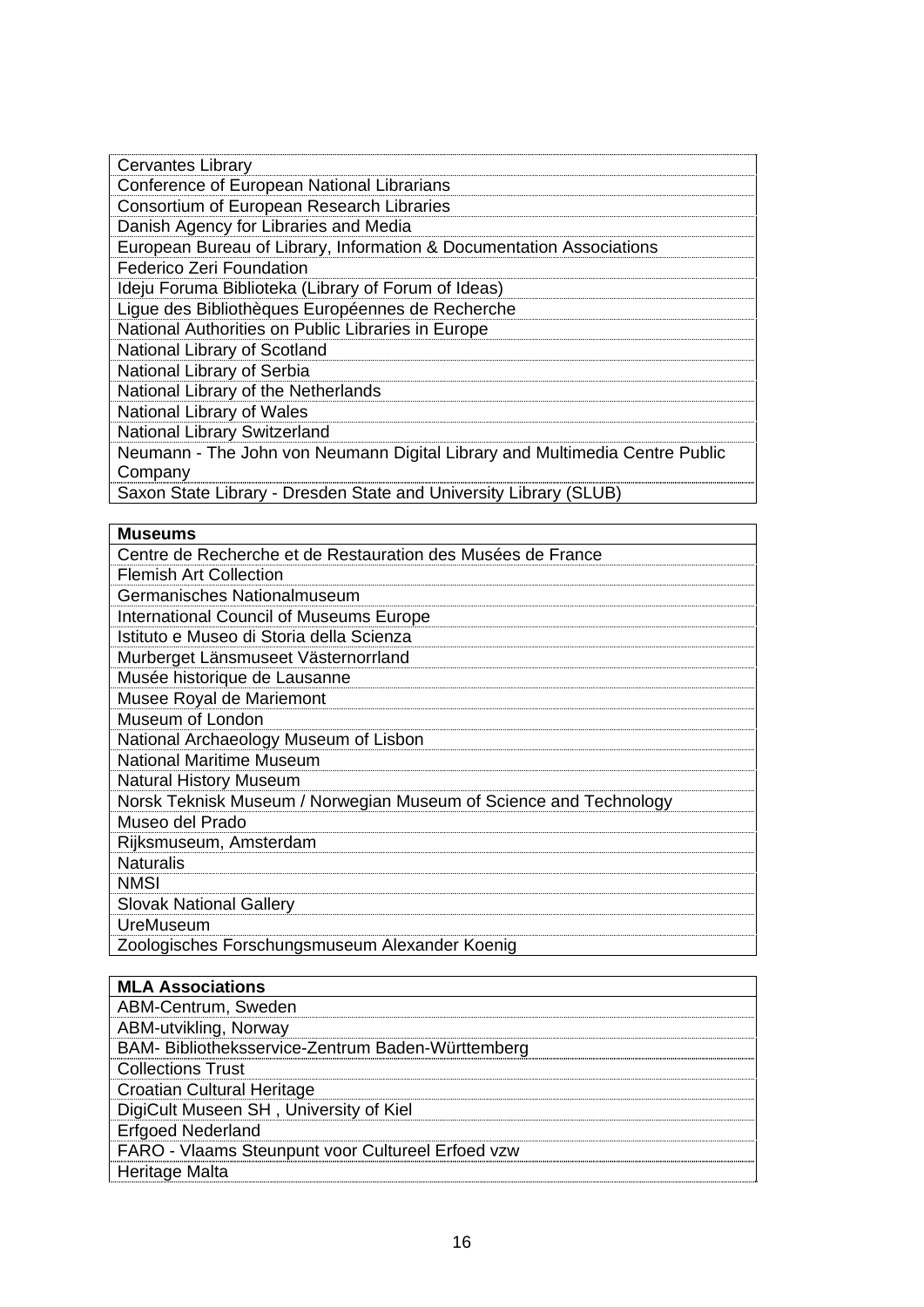| Institute for Cultural Memory, Romania                                                                       |
|--------------------------------------------------------------------------------------------------------------|
| Kulturpool                                                                                                   |
| <b>MICHAEL AISBL</b>                                                                                         |
| Provinciaal Centrum voor Cultureel Erfgoed (PCCE)                                                            |
| RUNAS, the Danish Council for Development of National Cooperation between<br>Archives, Libraries and Museums |
| Scran                                                                                                        |
| The Swedish National Heritage Board (Riksantikvarieämbetet)                                                  |

| <b>Country members</b>                               |
|------------------------------------------------------|
| Belgium, Royal Library of                            |
| Bosnia and Herzegovina, National Library of          |
| Cyprus, Ministry of Education and Culture            |
| Czech Republic, National Library of the              |
| Denmark, Royal Library of                            |
| Estonia, National Library of                         |
| Finland, National Library of                         |
| France, National Library of                          |
| Gemany, National Library of                          |
| Greece, Veria Central Public Library                 |
| Hungary, National Library of                         |
| Iceland, National and University Library of          |
| Ireland, University College Cork                     |
| Latvia, National Library of                          |
| Liechtenstein, National Library of                   |
| Lithuania, National Library of                       |
| Luxembourg, National Library of                      |
| Norway, National Library of                          |
| Poland, National Library of                          |
| Portugal, National Library of                        |
| Slovakia, National Library of                        |
| Slovenia, National and University Library, Ljubljana |
| Spain, National Library of                           |
| Sweden, National Library of                          |
| United Kingdom, British Library                      |

| <b>Universities and Research Institutes</b>                                                  |
|----------------------------------------------------------------------------------------------|
| <b>CDLR, University of Strathclyde</b>                                                       |
| Constantijn Huygens Institute                                                                |
| <b>Digitaal Erfgoed Nederland</b>                                                            |
| <b>Heriot-Watt University</b>                                                                |
| Humboldt-Universität zu Berlin                                                               |
| Institute of Communication and Computer Systems - National Technical University<br>of Athens |
| Institute of Mathematics and Informatics, Bulgaria                                           |
| Kennisland/Knowledgeland                                                                     |
| Nicolaus Copernicus University Library                                                       |
| The Institute of Information Science and Technologies                                        |
| <b>TOPP Consulting GmbH</b>                                                                  |
| Università degli Studi di Padova                                                             |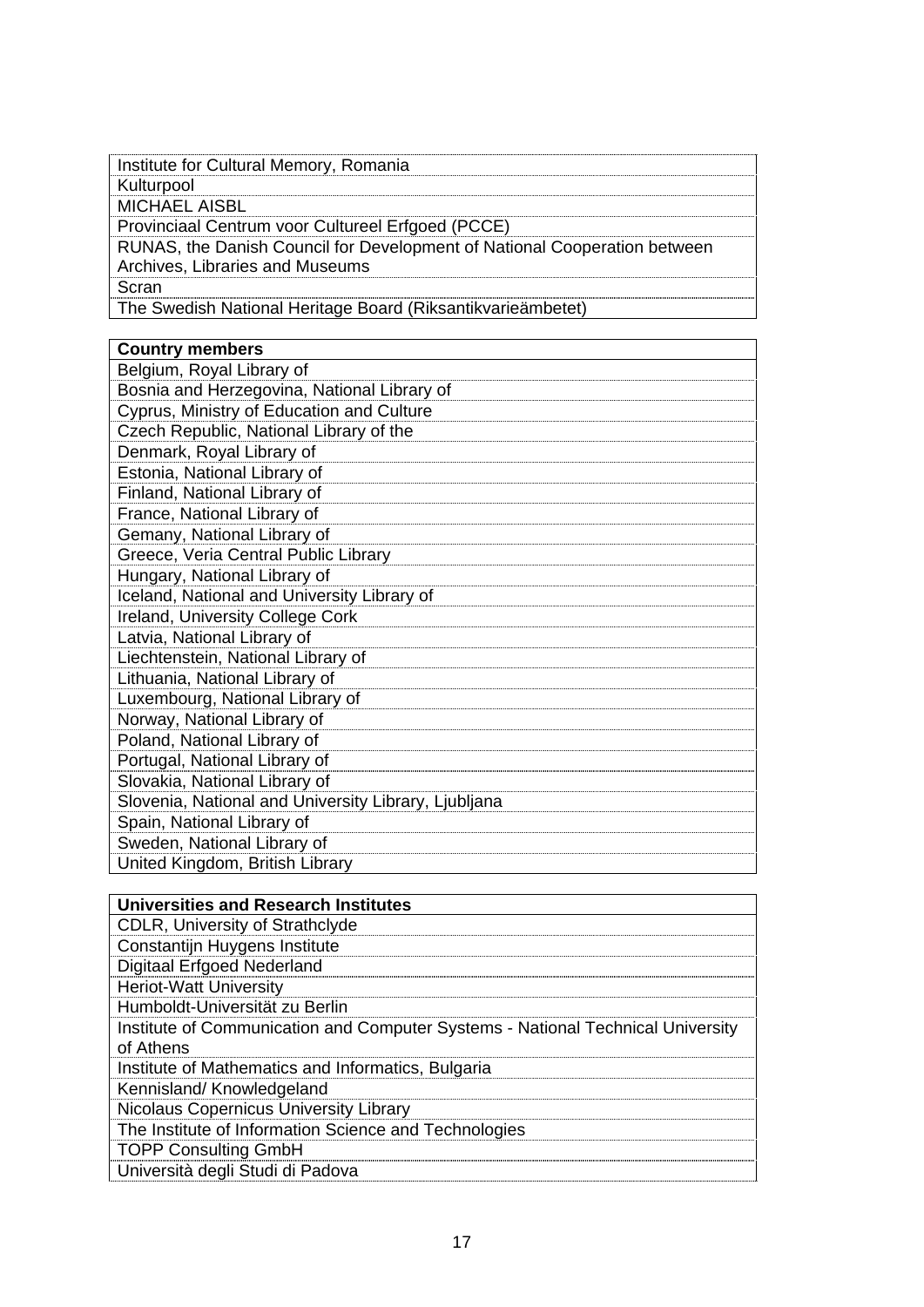| Université François-Rabelais, Tours                  |
|------------------------------------------------------|
|                                                      |
| University of Bielefeld                              |
| University of Glamorgan                              |
| University of Oviedo                                 |
| University of Patras, Library and information center |
| University of Porto                                  |
| University of Vienna - Faculty for Computer Science  |
| Vrije Universiteit Amsterdam                         |

### **Others**

| AcrossLimits                                                                        |
|-------------------------------------------------------------------------------------|
| Angewandte Informationstechnik Forschungsgesellschaft mbH / AIT                     |
| Centre Virtuel de la Connaissance sur l'Europe                                      |
| <b>Federation of European Publishers</b>                                            |
| Fondazione Rinascimento Digitale                                                    |
| Globethics.net                                                                      |
| International DOI Foundation                                                        |
| IvIR - Institute for Information Law, Faculty of Law of the University of Amsterdam |
| Ministry of Culture, Spain                                                          |
| Regione Lombardia - Direzione Generale Culture Identità e Autonomie                 |
| Svenska Litteratursällskapet i Finland (ISIL-code FI-SLS)                           |
| Xerox research centre                                                               |
| Xunta de Galicia (Ministry Regional of Culture)                                     |

| <b>Project contributors</b> |
|-----------------------------|
| 3DCoForm                    |
| APEnet                      |
| <b>ARROW</b>                |
| Athena                      |
| <b>Bernstein</b>            |
| <b>BHL Europe</b>           |
| <b>CITER</b>                |
| Cross Czech a.s.            |
| <b>DARIAH</b>               |
| EFG                         |
| <b>EU Screen</b>            |
| <b>EUROCLIO</b>             |
| Europeana Connect           |
| Europeana Local             |
| Europeana Travel            |
| Europhoto                   |
| Judaica Europeana           |
| Key to nature               |
| <b>KMM Project</b>          |
| Memory of the Netherlands   |
| <b>MIMO</b>                 |
| <b>OAPEN</b>                |
| PrestoPrime                 |
| Schoolnet                   |
| <b>TELplus</b>              |
|                             |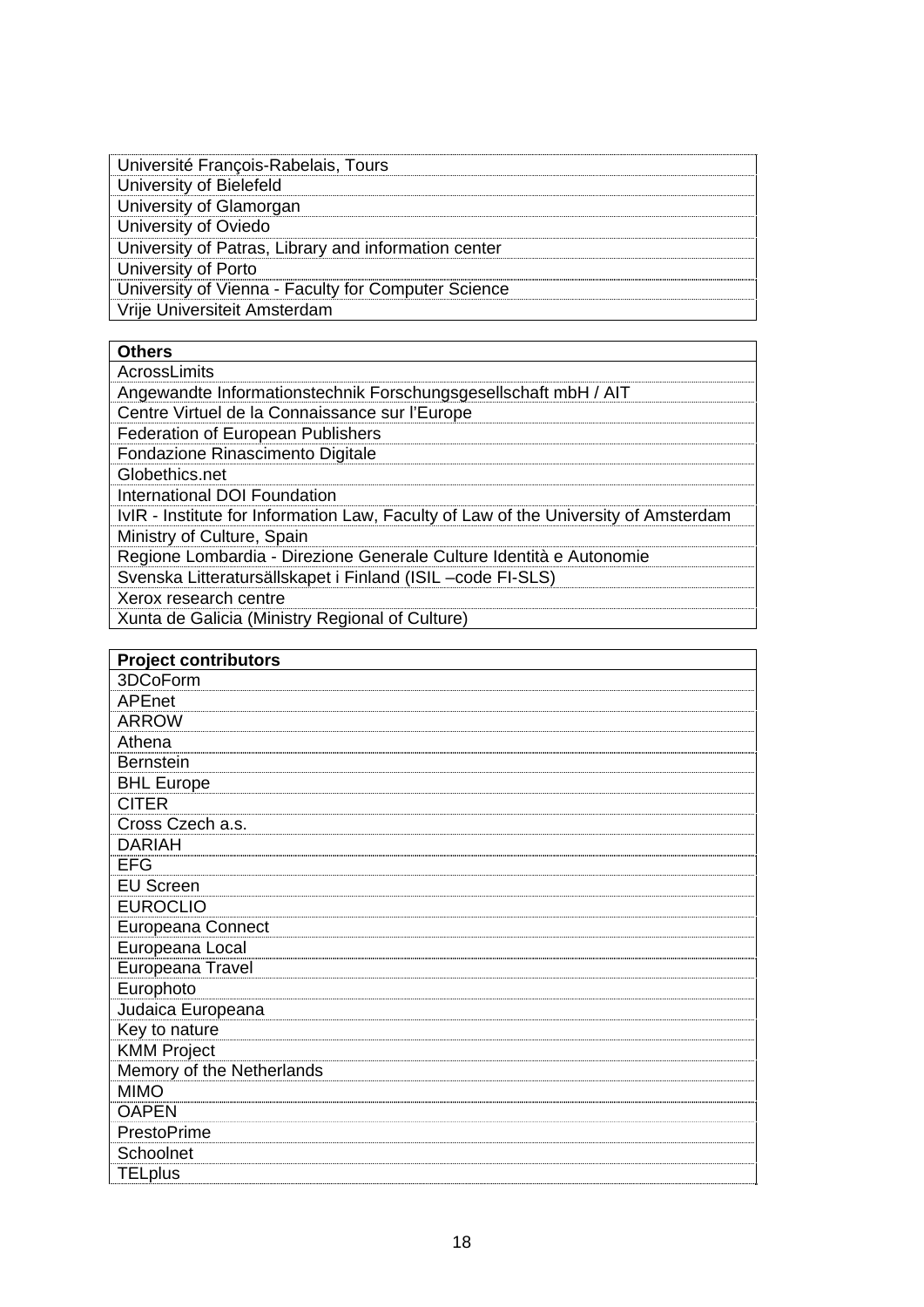### TrebleCLEF

### Europeana v1.0: Work Packages, Leaders and Members

|                              | Work package 1 - Developing the partner and user network |                                                                                        |  |
|------------------------------|----------------------------------------------------------|----------------------------------------------------------------------------------------|--|
|                              |                                                          |                                                                                        |  |
| <b>Workgroup 1.1 - Users</b> |                                                          |                                                                                        |  |
| Leader:                      |                                                          |                                                                                        |  |
| Daniel                       | Teruggi                                                  | Institut national d'audiovisuel                                                        |  |
| Members:                     |                                                          |                                                                                        |  |
| Andy                         | O'Dwyer                                                  | <b>British Broadcasting Company</b>                                                    |  |
| Thomas                       | <b>Ballhausen</b>                                        | European Film Gateway                                                                  |  |
| Irmgard                      | <b>Bomers</b>                                            | National Library of Netherlands                                                        |  |
| David                        | Clark                                                    | UCL London, EuropeanaConnect                                                           |  |
| John                         | <b>FitzGerald</b>                                        | Ireland, University College Cork                                                       |  |
| Susan                        | Hazan                                                    | Athena                                                                                 |  |
| Alexander                    | Hecht                                                    | International Federation of Television Archives                                        |  |
| <b>Borje</b>                 | Justrell                                                 | National Archives of Sweden                                                            |  |
| <b>Breda</b>                 | Karun                                                    | National Authorities on Public Libraries in Europe                                     |  |
| Olga                         | McHenry                                                  | EuropeanaLocal                                                                         |  |
| Pauline                      | Moirez                                                   | Direction des Archives de France                                                       |  |
| Dave                         | <b>Nicholas</b>                                          | UCL London, Europeana Connect                                                          |  |
| Johan                        | Oomen                                                    | Beeld en Geluid, Netherlands Institute for Sound and Vision                            |  |
| Jeremy                       | Ottevanger                                               | Museum of London Group                                                                 |  |
| <b>Nick</b>                  | Poole                                                    | <b>Collections Trust</b>                                                               |  |
| Fiona                        | Romeo                                                    | <b>National Maritime Musuem</b>                                                        |  |
| Marie-Hélène                 | Serra                                                    | Cité de la musique                                                                     |  |
| Eugènia                      | Serra Aranda                                             | Biblioteca de Catalunya                                                                |  |
| Katarzyna                    | Slaska                                                   | National Library of Poland                                                             |  |
| David                        | Wood                                                     | European Broadcasting Union                                                            |  |
|                              | <b>Workgroup 1.2 - Legal issues</b>                      |                                                                                        |  |
| Leader:                      |                                                          |                                                                                        |  |
| Daniel                       | Teruggi                                                  | Institut national d'audiovisuel                                                        |  |
| $M$ embers:                  |                                                          |                                                                                        |  |
| Francisco                    | Barbedo                                                  | Direcção-Geral de Arquivos                                                             |  |
| Anne                         | Bergman-Tahon                                            | Federation of European Publishers                                                      |  |
| Nancy                        | Chillingworth                                            | Natural History Museum, BHL Europe                                                     |  |
| Carla                        | Consalvi                                                 | PrestoPrime                                                                            |  |
| Annarita                     | Di Carlo                                                 | PrestoPrime                                                                            |  |
| Barbara                      | <b>Dierickx</b>                                          | Athena                                                                                 |  |
| Claudia                      | Dillmann                                                 | Association des Cinémathèques Européennes                                              |  |
| Anja                         | Dobbelsteen                                              | IvIR - Institute for Information Law, Faculty of Law of the<br>University of Amsterdam |  |
| Eelco                        | Ferwerda                                                 | <b>Amsterdam University Press</b>                                                      |  |
| Lars                         | Gaustad                                                  | <b>IASA</b>                                                                            |  |
| Lucie                        | Guibault                                                 | Institute for Information Law of the University of Amsterdam                           |  |
| Paul                         | Keller                                                   | Kennisland, EuropeanaConnect                                                           |  |
| <b>Dimitrios</b>             | Koutsomitropoulos                                        | <b>ATHENA</b>                                                                          |  |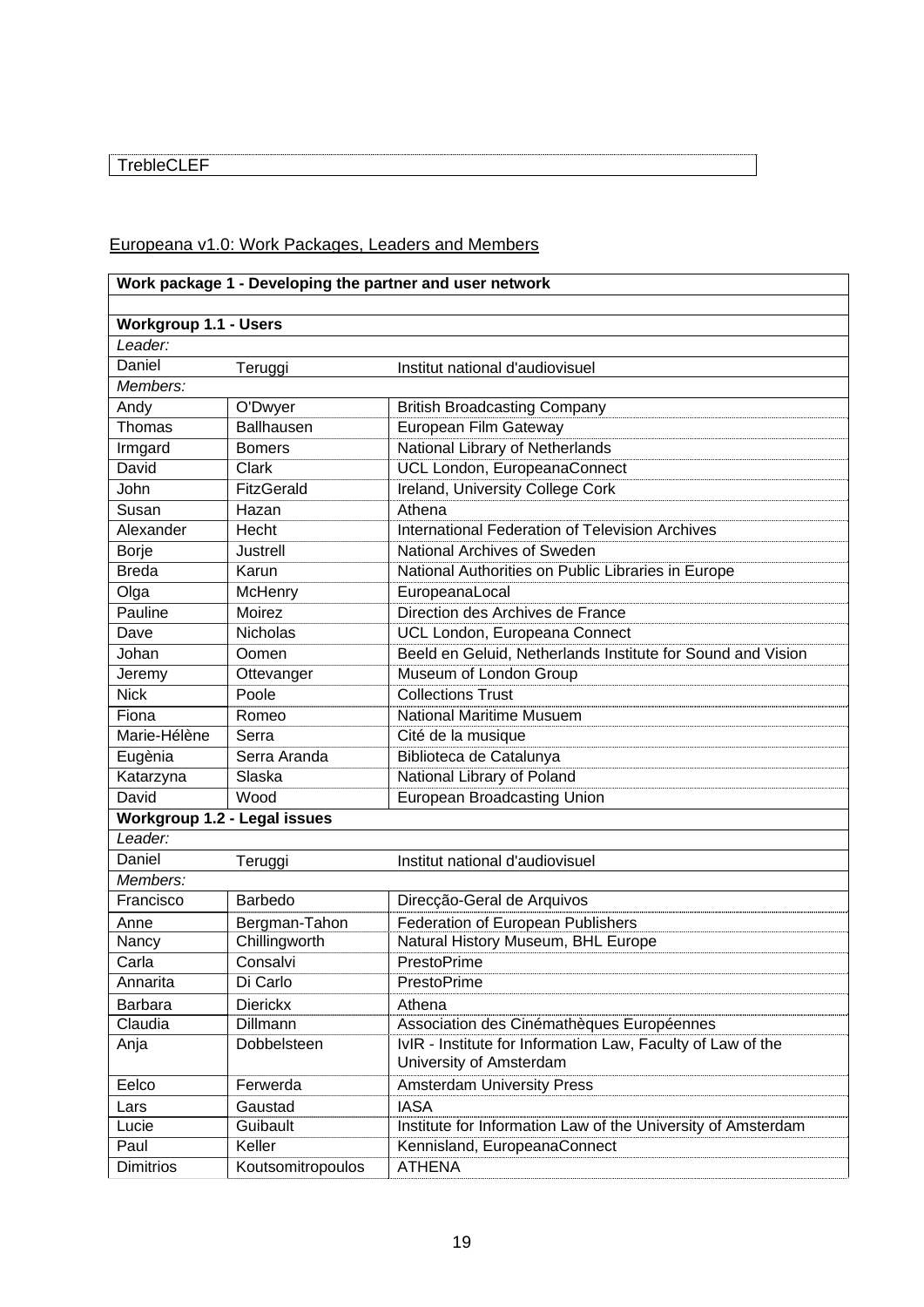| Norman                             | Paskin                       | International DOI Foundation                                                       |
|------------------------------------|------------------------------|------------------------------------------------------------------------------------|
| Patrick                            | Peiffer                      | National Library of Luxembourg, EuropeanaConnect                                   |
| Gianluca                           | Picciotti                    | PrestoPrime                                                                        |
| Wouter                             | <b>Schallier</b>             | <b>LIBER</b>                                                                       |
| Joanne                             | Yeomans                      | <b>EBLIDA</b>                                                                      |
| Richard                            | Wright                       | <b>BBC Research</b>                                                                |
| <b>Workgroup 1.3 - Aggregators</b> |                              |                                                                                    |
| Leader:                            |                              |                                                                                    |
| Mel                                | Collier                      | Katholieke Universiteit Leuven                                                     |
| Members:                           |                              |                                                                                    |
| Rosella                            | Caffo                        | Culturaltalia, ATHENA                                                              |
| Piero                              | Attanasio                    | <b>ARROW</b> / Italian Publisher Association                                       |
| Francesco                          |                              |                                                                                    |
| Mel                                | Collier                      | Catholic University of Leuven                                                      |
| <b>Bernt Olle</b>                  | Dahl                         | ABM-utvikling, Norway                                                              |
| Rob                                | Davies                       | MDR, Europeana Local                                                               |
| Raf                                | Dekeyser                     | <b>LIBER</b>                                                                       |
| Marie-Luce                         | Demonet                      | University François Rabelais, Tours, France                                        |
| Christophe                         | Dessaux                      | MICHAEL AISBL, Ministry of Culture                                                 |
| Axel                               | Ermert                       | Institute for Museum Rsearch, SMB-PK                                               |
| <b>John</b>                        | <b>FitzGerald</b>            | University College Cork, Ireland                                                   |
| Jane                               | <b>Finnes</b>                | Culture24                                                                          |
| Annette                            | Friberg                      | Europeana Office                                                                   |
| Angele                             | Giuliano                     | AcrossLimits                                                                       |
| Marko                              | Göls                         | Kulturpool                                                                         |
| Frans                              | Hoving                       | <b>Erfgoed Nederlands</b>                                                          |
| Sarantos                           | Kapidakis                    | Ionian Unversity                                                                   |
| <b>Breda</b>                       | Karun                        | <b>NAPLE</b>                                                                       |
| Minna                              | Karvonen                     | National Digital Library Finland                                                   |
| Adolf                              | Knoll                        | National Library of the Czech Republic                                             |
| Katarina                           | Kristofova                   | National Library of Slovakia                                                       |
| Klaus-Dieter                       | Lehmann                      | Arbeitsgruppe zu europäischen Angelegenheiten für                                  |
|                                    |                              | Bibliotheken, Archive und Museen                                                   |
| Jef                                | <b>Malliet</b>               | Province Limburg, Belgium                                                          |
| Antonis                            | Maratheftis                  | <b>Cyprus Library</b>                                                              |
| Elmar                              | Mittler                      | <b>CERL</b>                                                                        |
| Jean-François                      | Moufflet                     | European Branch of ICA                                                             |
| Maria Teresa                       | <b>Natale</b>                | Ministry for Cultural Assets and Activities - Central Institute for                |
|                                    |                              | Unified Catalogue of Italian Libraries                                             |
| Marzia                             | Piccininno                   | Ministry for Cultural Assets and Activities - Central Institute for                |
|                                    |                              | Unified Catalogue of Italian Libraries                                             |
| <b>Nick</b>                        | Poole                        | <b>Collections Trust</b>                                                           |
| Stefan                             | Rohde-Enslin                 |                                                                                    |
|                                    | Rufino                       | International Council of Museums Europe                                            |
| Marco                              | Sainio                       | Fondazione Rinascimento Digitale                                                   |
| Tapani                             |                              | Finnish National Digital Library                                                   |
| Eva<br>Joern                       | Semertzaki<br>Sieglerschmidt | Veria Central Public Library<br>BAM- Bibliothekservice-Zentrum Konstanz Portal für |
|                                    |                              | Bibliotheken, Archive, Museen                                                      |
| Pier Giacomo                       | Sola                         | Amitié                                                                             |
| Kristin                            | Stub                         | Norwegian Museum of Science and Technology                                         |
|                                    |                              |                                                                                    |
| Johannes                           | <b>Theurer</b>               | Rundfunk Berlin-Brandenburg/DISMARC                                                |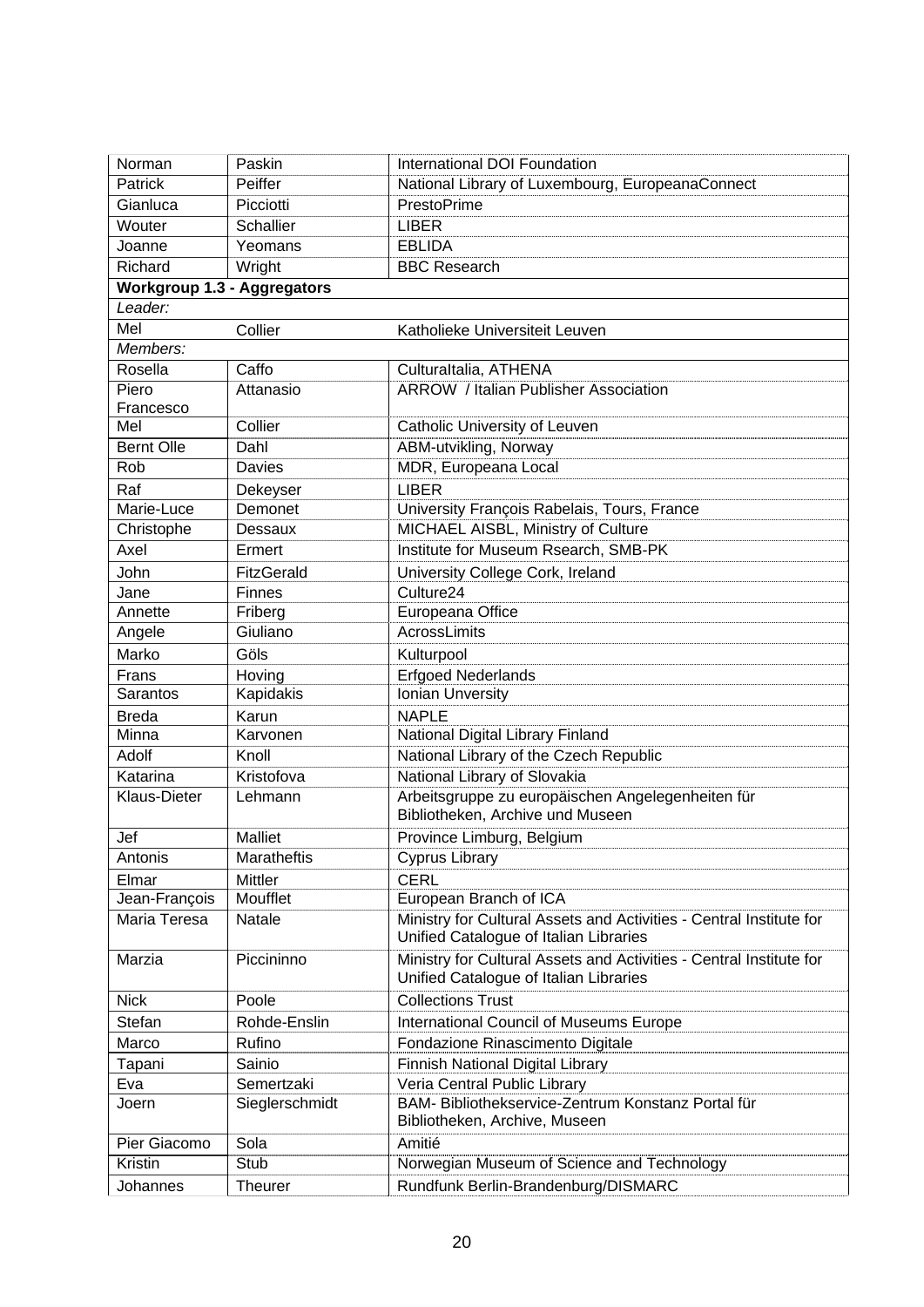| Kennisland/Knowledgeland<br>Harry<br>Verwayen<br>The Netherlands Institute for Heritage<br>Anne<br>Vroegop<br>FARO. Vlaams steunpunt voor cultureel erfgoed<br>Walterus<br>Jeroen<br><b>German National Library</b><br><b>Britta</b><br>Woldering<br>Work package 3 - Further Specification of Functionality and Interoperability aspects of<br>Europeana<br>Leaders:<br>Makx<br><b>Dekkers</b><br>Stefan<br>Gradmann<br><b>Humboldt University Berlin</b><br>Carlo<br><b>ISTI-CNR</b><br>Meghini<br>Task leader:<br>Mats<br>Lindquist<br>National Library of Sweden<br>Members:<br>Leif<br>Danish Agency for Libraries and Media<br>Andresen<br>Nicola<br>Institute of Information Science and Technologies (ISTI)<br>Aloia<br>Werner<br><b>Bailer</b><br>Institut für Informationssystemen, Joanneum<br>Rodolphe<br><b>Bailly</b><br>Cité de la musique<br><b>ExLibris</b><br>Oren<br>Beit-Arie<br>Emmanuelle<br>Bibliothèque nationale de France<br><b>Bermes</b><br>Institute and Museum of the History of Science<br>Marco<br>Berni<br>Arts and Humanities e-Science Support Centre for e-Research<br><b>Tobias</b><br><b>Blanke</b><br>Danish State Library Aarhus, EuropeanaConnect<br><b>Birte</b><br>Christensen<br>Dalsgaard<br>Chumbe<br><b>Heriot-Watt University</b><br>Santiago<br>Robina<br>Clayphan<br>Europeana Office<br>Concordia<br>Institute of Information Science and Technologies (ISTI)<br>Cesare<br>Giuliana<br>de Francesco<br>Ministero per i beni e le attività culturali, Italy<br><b>Digitaal Erfgoed Nederland</b><br>Marco<br>de Niet<br><b>OCLC WorldCat</b><br>Dempsey<br>Lorcan<br>Denard<br>Hugh<br>Dini<br>Luca<br>Milena<br>IMI-BAS / CDLR-University of Strathclyde<br>Dobreva<br>Martin<br>Foundation for Research and Technology - Hellas<br>Doerr<br>National Archives of the Netherlands<br>Wim<br>Dongen, van<br>Jean-Pierre<br>European Broadcasting Union (EBU)<br>Evain<br>Nicola<br>Università degli Studi di Padova<br>Ferro<br>Michael<br>Institut de Recherche et Coordination Acoustique/Musique<br>Fingerhut<br>Licia<br>Florio<br><b>TERENA</b><br>Michael<br>Fuhr<br>Bernhard<br>Haslhofer<br>University of Vienna<br>Germanisches Nationalmuseum<br>Hohmann<br>Georg<br>Wolfram<br>Horstmann<br><b>Bielefeld University</b><br>Vrije Universiteit, Amsterdam<br>Antoine<br>Isaac<br>Uli<br>Digital Lifecycle Management Forum<br>Kampffmeyer<br>University of Vienna<br>Ross<br>King<br>Angewandte Informationstechnik Forschungsgesellschaft mbH /<br>Walter<br>Koch<br>AIT | Amélie | Vallotton | Globethics.net |
|---------------------------------------------------------------------------------------------------------------------------------------------------------------------------------------------------------------------------------------------------------------------------------------------------------------------------------------------------------------------------------------------------------------------------------------------------------------------------------------------------------------------------------------------------------------------------------------------------------------------------------------------------------------------------------------------------------------------------------------------------------------------------------------------------------------------------------------------------------------------------------------------------------------------------------------------------------------------------------------------------------------------------------------------------------------------------------------------------------------------------------------------------------------------------------------------------------------------------------------------------------------------------------------------------------------------------------------------------------------------------------------------------------------------------------------------------------------------------------------------------------------------------------------------------------------------------------------------------------------------------------------------------------------------------------------------------------------------------------------------------------------------------------------------------------------------------------------------------------------------------------------------------------------------------------------------------------------------------------------------------------------------------------------------------------------------------------------------------------------------------------------------------------------------------------------------------------------------------------------------------------------------------------------------------------------------------------------------------------------------------------------------------------------------------------------------------------------------------------------------------------------------------------------|--------|-----------|----------------|
|                                                                                                                                                                                                                                                                                                                                                                                                                                                                                                                                                                                                                                                                                                                                                                                                                                                                                                                                                                                                                                                                                                                                                                                                                                                                                                                                                                                                                                                                                                                                                                                                                                                                                                                                                                                                                                                                                                                                                                                                                                                                                                                                                                                                                                                                                                                                                                                                                                                                                                                                       |        |           |                |
|                                                                                                                                                                                                                                                                                                                                                                                                                                                                                                                                                                                                                                                                                                                                                                                                                                                                                                                                                                                                                                                                                                                                                                                                                                                                                                                                                                                                                                                                                                                                                                                                                                                                                                                                                                                                                                                                                                                                                                                                                                                                                                                                                                                                                                                                                                                                                                                                                                                                                                                                       |        |           |                |
|                                                                                                                                                                                                                                                                                                                                                                                                                                                                                                                                                                                                                                                                                                                                                                                                                                                                                                                                                                                                                                                                                                                                                                                                                                                                                                                                                                                                                                                                                                                                                                                                                                                                                                                                                                                                                                                                                                                                                                                                                                                                                                                                                                                                                                                                                                                                                                                                                                                                                                                                       |        |           |                |
|                                                                                                                                                                                                                                                                                                                                                                                                                                                                                                                                                                                                                                                                                                                                                                                                                                                                                                                                                                                                                                                                                                                                                                                                                                                                                                                                                                                                                                                                                                                                                                                                                                                                                                                                                                                                                                                                                                                                                                                                                                                                                                                                                                                                                                                                                                                                                                                                                                                                                                                                       |        |           |                |
|                                                                                                                                                                                                                                                                                                                                                                                                                                                                                                                                                                                                                                                                                                                                                                                                                                                                                                                                                                                                                                                                                                                                                                                                                                                                                                                                                                                                                                                                                                                                                                                                                                                                                                                                                                                                                                                                                                                                                                                                                                                                                                                                                                                                                                                                                                                                                                                                                                                                                                                                       |        |           |                |
|                                                                                                                                                                                                                                                                                                                                                                                                                                                                                                                                                                                                                                                                                                                                                                                                                                                                                                                                                                                                                                                                                                                                                                                                                                                                                                                                                                                                                                                                                                                                                                                                                                                                                                                                                                                                                                                                                                                                                                                                                                                                                                                                                                                                                                                                                                                                                                                                                                                                                                                                       |        |           |                |
|                                                                                                                                                                                                                                                                                                                                                                                                                                                                                                                                                                                                                                                                                                                                                                                                                                                                                                                                                                                                                                                                                                                                                                                                                                                                                                                                                                                                                                                                                                                                                                                                                                                                                                                                                                                                                                                                                                                                                                                                                                                                                                                                                                                                                                                                                                                                                                                                                                                                                                                                       |        |           |                |
|                                                                                                                                                                                                                                                                                                                                                                                                                                                                                                                                                                                                                                                                                                                                                                                                                                                                                                                                                                                                                                                                                                                                                                                                                                                                                                                                                                                                                                                                                                                                                                                                                                                                                                                                                                                                                                                                                                                                                                                                                                                                                                                                                                                                                                                                                                                                                                                                                                                                                                                                       |        |           |                |
|                                                                                                                                                                                                                                                                                                                                                                                                                                                                                                                                                                                                                                                                                                                                                                                                                                                                                                                                                                                                                                                                                                                                                                                                                                                                                                                                                                                                                                                                                                                                                                                                                                                                                                                                                                                                                                                                                                                                                                                                                                                                                                                                                                                                                                                                                                                                                                                                                                                                                                                                       |        |           |                |
|                                                                                                                                                                                                                                                                                                                                                                                                                                                                                                                                                                                                                                                                                                                                                                                                                                                                                                                                                                                                                                                                                                                                                                                                                                                                                                                                                                                                                                                                                                                                                                                                                                                                                                                                                                                                                                                                                                                                                                                                                                                                                                                                                                                                                                                                                                                                                                                                                                                                                                                                       |        |           |                |
|                                                                                                                                                                                                                                                                                                                                                                                                                                                                                                                                                                                                                                                                                                                                                                                                                                                                                                                                                                                                                                                                                                                                                                                                                                                                                                                                                                                                                                                                                                                                                                                                                                                                                                                                                                                                                                                                                                                                                                                                                                                                                                                                                                                                                                                                                                                                                                                                                                                                                                                                       |        |           |                |
|                                                                                                                                                                                                                                                                                                                                                                                                                                                                                                                                                                                                                                                                                                                                                                                                                                                                                                                                                                                                                                                                                                                                                                                                                                                                                                                                                                                                                                                                                                                                                                                                                                                                                                                                                                                                                                                                                                                                                                                                                                                                                                                                                                                                                                                                                                                                                                                                                                                                                                                                       |        |           |                |
|                                                                                                                                                                                                                                                                                                                                                                                                                                                                                                                                                                                                                                                                                                                                                                                                                                                                                                                                                                                                                                                                                                                                                                                                                                                                                                                                                                                                                                                                                                                                                                                                                                                                                                                                                                                                                                                                                                                                                                                                                                                                                                                                                                                                                                                                                                                                                                                                                                                                                                                                       |        |           |                |
|                                                                                                                                                                                                                                                                                                                                                                                                                                                                                                                                                                                                                                                                                                                                                                                                                                                                                                                                                                                                                                                                                                                                                                                                                                                                                                                                                                                                                                                                                                                                                                                                                                                                                                                                                                                                                                                                                                                                                                                                                                                                                                                                                                                                                                                                                                                                                                                                                                                                                                                                       |        |           |                |
|                                                                                                                                                                                                                                                                                                                                                                                                                                                                                                                                                                                                                                                                                                                                                                                                                                                                                                                                                                                                                                                                                                                                                                                                                                                                                                                                                                                                                                                                                                                                                                                                                                                                                                                                                                                                                                                                                                                                                                                                                                                                                                                                                                                                                                                                                                                                                                                                                                                                                                                                       |        |           |                |
|                                                                                                                                                                                                                                                                                                                                                                                                                                                                                                                                                                                                                                                                                                                                                                                                                                                                                                                                                                                                                                                                                                                                                                                                                                                                                                                                                                                                                                                                                                                                                                                                                                                                                                                                                                                                                                                                                                                                                                                                                                                                                                                                                                                                                                                                                                                                                                                                                                                                                                                                       |        |           |                |
|                                                                                                                                                                                                                                                                                                                                                                                                                                                                                                                                                                                                                                                                                                                                                                                                                                                                                                                                                                                                                                                                                                                                                                                                                                                                                                                                                                                                                                                                                                                                                                                                                                                                                                                                                                                                                                                                                                                                                                                                                                                                                                                                                                                                                                                                                                                                                                                                                                                                                                                                       |        |           |                |
|                                                                                                                                                                                                                                                                                                                                                                                                                                                                                                                                                                                                                                                                                                                                                                                                                                                                                                                                                                                                                                                                                                                                                                                                                                                                                                                                                                                                                                                                                                                                                                                                                                                                                                                                                                                                                                                                                                                                                                                                                                                                                                                                                                                                                                                                                                                                                                                                                                                                                                                                       |        |           |                |
|                                                                                                                                                                                                                                                                                                                                                                                                                                                                                                                                                                                                                                                                                                                                                                                                                                                                                                                                                                                                                                                                                                                                                                                                                                                                                                                                                                                                                                                                                                                                                                                                                                                                                                                                                                                                                                                                                                                                                                                                                                                                                                                                                                                                                                                                                                                                                                                                                                                                                                                                       |        |           |                |
|                                                                                                                                                                                                                                                                                                                                                                                                                                                                                                                                                                                                                                                                                                                                                                                                                                                                                                                                                                                                                                                                                                                                                                                                                                                                                                                                                                                                                                                                                                                                                                                                                                                                                                                                                                                                                                                                                                                                                                                                                                                                                                                                                                                                                                                                                                                                                                                                                                                                                                                                       |        |           |                |
|                                                                                                                                                                                                                                                                                                                                                                                                                                                                                                                                                                                                                                                                                                                                                                                                                                                                                                                                                                                                                                                                                                                                                                                                                                                                                                                                                                                                                                                                                                                                                                                                                                                                                                                                                                                                                                                                                                                                                                                                                                                                                                                                                                                                                                                                                                                                                                                                                                                                                                                                       |        |           |                |
|                                                                                                                                                                                                                                                                                                                                                                                                                                                                                                                                                                                                                                                                                                                                                                                                                                                                                                                                                                                                                                                                                                                                                                                                                                                                                                                                                                                                                                                                                                                                                                                                                                                                                                                                                                                                                                                                                                                                                                                                                                                                                                                                                                                                                                                                                                                                                                                                                                                                                                                                       |        |           |                |
|                                                                                                                                                                                                                                                                                                                                                                                                                                                                                                                                                                                                                                                                                                                                                                                                                                                                                                                                                                                                                                                                                                                                                                                                                                                                                                                                                                                                                                                                                                                                                                                                                                                                                                                                                                                                                                                                                                                                                                                                                                                                                                                                                                                                                                                                                                                                                                                                                                                                                                                                       |        |           |                |
|                                                                                                                                                                                                                                                                                                                                                                                                                                                                                                                                                                                                                                                                                                                                                                                                                                                                                                                                                                                                                                                                                                                                                                                                                                                                                                                                                                                                                                                                                                                                                                                                                                                                                                                                                                                                                                                                                                                                                                                                                                                                                                                                                                                                                                                                                                                                                                                                                                                                                                                                       |        |           |                |
|                                                                                                                                                                                                                                                                                                                                                                                                                                                                                                                                                                                                                                                                                                                                                                                                                                                                                                                                                                                                                                                                                                                                                                                                                                                                                                                                                                                                                                                                                                                                                                                                                                                                                                                                                                                                                                                                                                                                                                                                                                                                                                                                                                                                                                                                                                                                                                                                                                                                                                                                       |        |           |                |
|                                                                                                                                                                                                                                                                                                                                                                                                                                                                                                                                                                                                                                                                                                                                                                                                                                                                                                                                                                                                                                                                                                                                                                                                                                                                                                                                                                                                                                                                                                                                                                                                                                                                                                                                                                                                                                                                                                                                                                                                                                                                                                                                                                                                                                                                                                                                                                                                                                                                                                                                       |        |           |                |
|                                                                                                                                                                                                                                                                                                                                                                                                                                                                                                                                                                                                                                                                                                                                                                                                                                                                                                                                                                                                                                                                                                                                                                                                                                                                                                                                                                                                                                                                                                                                                                                                                                                                                                                                                                                                                                                                                                                                                                                                                                                                                                                                                                                                                                                                                                                                                                                                                                                                                                                                       |        |           |                |
|                                                                                                                                                                                                                                                                                                                                                                                                                                                                                                                                                                                                                                                                                                                                                                                                                                                                                                                                                                                                                                                                                                                                                                                                                                                                                                                                                                                                                                                                                                                                                                                                                                                                                                                                                                                                                                                                                                                                                                                                                                                                                                                                                                                                                                                                                                                                                                                                                                                                                                                                       |        |           |                |
|                                                                                                                                                                                                                                                                                                                                                                                                                                                                                                                                                                                                                                                                                                                                                                                                                                                                                                                                                                                                                                                                                                                                                                                                                                                                                                                                                                                                                                                                                                                                                                                                                                                                                                                                                                                                                                                                                                                                                                                                                                                                                                                                                                                                                                                                                                                                                                                                                                                                                                                                       |        |           |                |
|                                                                                                                                                                                                                                                                                                                                                                                                                                                                                                                                                                                                                                                                                                                                                                                                                                                                                                                                                                                                                                                                                                                                                                                                                                                                                                                                                                                                                                                                                                                                                                                                                                                                                                                                                                                                                                                                                                                                                                                                                                                                                                                                                                                                                                                                                                                                                                                                                                                                                                                                       |        |           |                |
|                                                                                                                                                                                                                                                                                                                                                                                                                                                                                                                                                                                                                                                                                                                                                                                                                                                                                                                                                                                                                                                                                                                                                                                                                                                                                                                                                                                                                                                                                                                                                                                                                                                                                                                                                                                                                                                                                                                                                                                                                                                                                                                                                                                                                                                                                                                                                                                                                                                                                                                                       |        |           |                |
|                                                                                                                                                                                                                                                                                                                                                                                                                                                                                                                                                                                                                                                                                                                                                                                                                                                                                                                                                                                                                                                                                                                                                                                                                                                                                                                                                                                                                                                                                                                                                                                                                                                                                                                                                                                                                                                                                                                                                                                                                                                                                                                                                                                                                                                                                                                                                                                                                                                                                                                                       |        |           |                |
|                                                                                                                                                                                                                                                                                                                                                                                                                                                                                                                                                                                                                                                                                                                                                                                                                                                                                                                                                                                                                                                                                                                                                                                                                                                                                                                                                                                                                                                                                                                                                                                                                                                                                                                                                                                                                                                                                                                                                                                                                                                                                                                                                                                                                                                                                                                                                                                                                                                                                                                                       |        |           |                |
|                                                                                                                                                                                                                                                                                                                                                                                                                                                                                                                                                                                                                                                                                                                                                                                                                                                                                                                                                                                                                                                                                                                                                                                                                                                                                                                                                                                                                                                                                                                                                                                                                                                                                                                                                                                                                                                                                                                                                                                                                                                                                                                                                                                                                                                                                                                                                                                                                                                                                                                                       |        |           |                |
|                                                                                                                                                                                                                                                                                                                                                                                                                                                                                                                                                                                                                                                                                                                                                                                                                                                                                                                                                                                                                                                                                                                                                                                                                                                                                                                                                                                                                                                                                                                                                                                                                                                                                                                                                                                                                                                                                                                                                                                                                                                                                                                                                                                                                                                                                                                                                                                                                                                                                                                                       |        |           |                |
|                                                                                                                                                                                                                                                                                                                                                                                                                                                                                                                                                                                                                                                                                                                                                                                                                                                                                                                                                                                                                                                                                                                                                                                                                                                                                                                                                                                                                                                                                                                                                                                                                                                                                                                                                                                                                                                                                                                                                                                                                                                                                                                                                                                                                                                                                                                                                                                                                                                                                                                                       |        |           |                |
|                                                                                                                                                                                                                                                                                                                                                                                                                                                                                                                                                                                                                                                                                                                                                                                                                                                                                                                                                                                                                                                                                                                                                                                                                                                                                                                                                                                                                                                                                                                                                                                                                                                                                                                                                                                                                                                                                                                                                                                                                                                                                                                                                                                                                                                                                                                                                                                                                                                                                                                                       |        |           |                |
|                                                                                                                                                                                                                                                                                                                                                                                                                                                                                                                                                                                                                                                                                                                                                                                                                                                                                                                                                                                                                                                                                                                                                                                                                                                                                                                                                                                                                                                                                                                                                                                                                                                                                                                                                                                                                                                                                                                                                                                                                                                                                                                                                                                                                                                                                                                                                                                                                                                                                                                                       |        |           |                |
|                                                                                                                                                                                                                                                                                                                                                                                                                                                                                                                                                                                                                                                                                                                                                                                                                                                                                                                                                                                                                                                                                                                                                                                                                                                                                                                                                                                                                                                                                                                                                                                                                                                                                                                                                                                                                                                                                                                                                                                                                                                                                                                                                                                                                                                                                                                                                                                                                                                                                                                                       |        |           |                |
|                                                                                                                                                                                                                                                                                                                                                                                                                                                                                                                                                                                                                                                                                                                                                                                                                                                                                                                                                                                                                                                                                                                                                                                                                                                                                                                                                                                                                                                                                                                                                                                                                                                                                                                                                                                                                                                                                                                                                                                                                                                                                                                                                                                                                                                                                                                                                                                                                                                                                                                                       |        |           |                |
|                                                                                                                                                                                                                                                                                                                                                                                                                                                                                                                                                                                                                                                                                                                                                                                                                                                                                                                                                                                                                                                                                                                                                                                                                                                                                                                                                                                                                                                                                                                                                                                                                                                                                                                                                                                                                                                                                                                                                                                                                                                                                                                                                                                                                                                                                                                                                                                                                                                                                                                                       |        |           |                |
|                                                                                                                                                                                                                                                                                                                                                                                                                                                                                                                                                                                                                                                                                                                                                                                                                                                                                                                                                                                                                                                                                                                                                                                                                                                                                                                                                                                                                                                                                                                                                                                                                                                                                                                                                                                                                                                                                                                                                                                                                                                                                                                                                                                                                                                                                                                                                                                                                                                                                                                                       |        |           |                |
|                                                                                                                                                                                                                                                                                                                                                                                                                                                                                                                                                                                                                                                                                                                                                                                                                                                                                                                                                                                                                                                                                                                                                                                                                                                                                                                                                                                                                                                                                                                                                                                                                                                                                                                                                                                                                                                                                                                                                                                                                                                                                                                                                                                                                                                                                                                                                                                                                                                                                                                                       |        |           |                |
|                                                                                                                                                                                                                                                                                                                                                                                                                                                                                                                                                                                                                                                                                                                                                                                                                                                                                                                                                                                                                                                                                                                                                                                                                                                                                                                                                                                                                                                                                                                                                                                                                                                                                                                                                                                                                                                                                                                                                                                                                                                                                                                                                                                                                                                                                                                                                                                                                                                                                                                                       |        |           |                |
|                                                                                                                                                                                                                                                                                                                                                                                                                                                                                                                                                                                                                                                                                                                                                                                                                                                                                                                                                                                                                                                                                                                                                                                                                                                                                                                                                                                                                                                                                                                                                                                                                                                                                                                                                                                                                                                                                                                                                                                                                                                                                                                                                                                                                                                                                                                                                                                                                                                                                                                                       |        |           |                |
|                                                                                                                                                                                                                                                                                                                                                                                                                                                                                                                                                                                                                                                                                                                                                                                                                                                                                                                                                                                                                                                                                                                                                                                                                                                                                                                                                                                                                                                                                                                                                                                                                                                                                                                                                                                                                                                                                                                                                                                                                                                                                                                                                                                                                                                                                                                                                                                                                                                                                                                                       |        |           |                |
|                                                                                                                                                                                                                                                                                                                                                                                                                                                                                                                                                                                                                                                                                                                                                                                                                                                                                                                                                                                                                                                                                                                                                                                                                                                                                                                                                                                                                                                                                                                                                                                                                                                                                                                                                                                                                                                                                                                                                                                                                                                                                                                                                                                                                                                                                                                                                                                                                                                                                                                                       |        |           |                |
|                                                                                                                                                                                                                                                                                                                                                                                                                                                                                                                                                                                                                                                                                                                                                                                                                                                                                                                                                                                                                                                                                                                                                                                                                                                                                                                                                                                                                                                                                                                                                                                                                                                                                                                                                                                                                                                                                                                                                                                                                                                                                                                                                                                                                                                                                                                                                                                                                                                                                                                                       |        |           |                |
|                                                                                                                                                                                                                                                                                                                                                                                                                                                                                                                                                                                                                                                                                                                                                                                                                                                                                                                                                                                                                                                                                                                                                                                                                                                                                                                                                                                                                                                                                                                                                                                                                                                                                                                                                                                                                                                                                                                                                                                                                                                                                                                                                                                                                                                                                                                                                                                                                                                                                                                                       |        |           |                |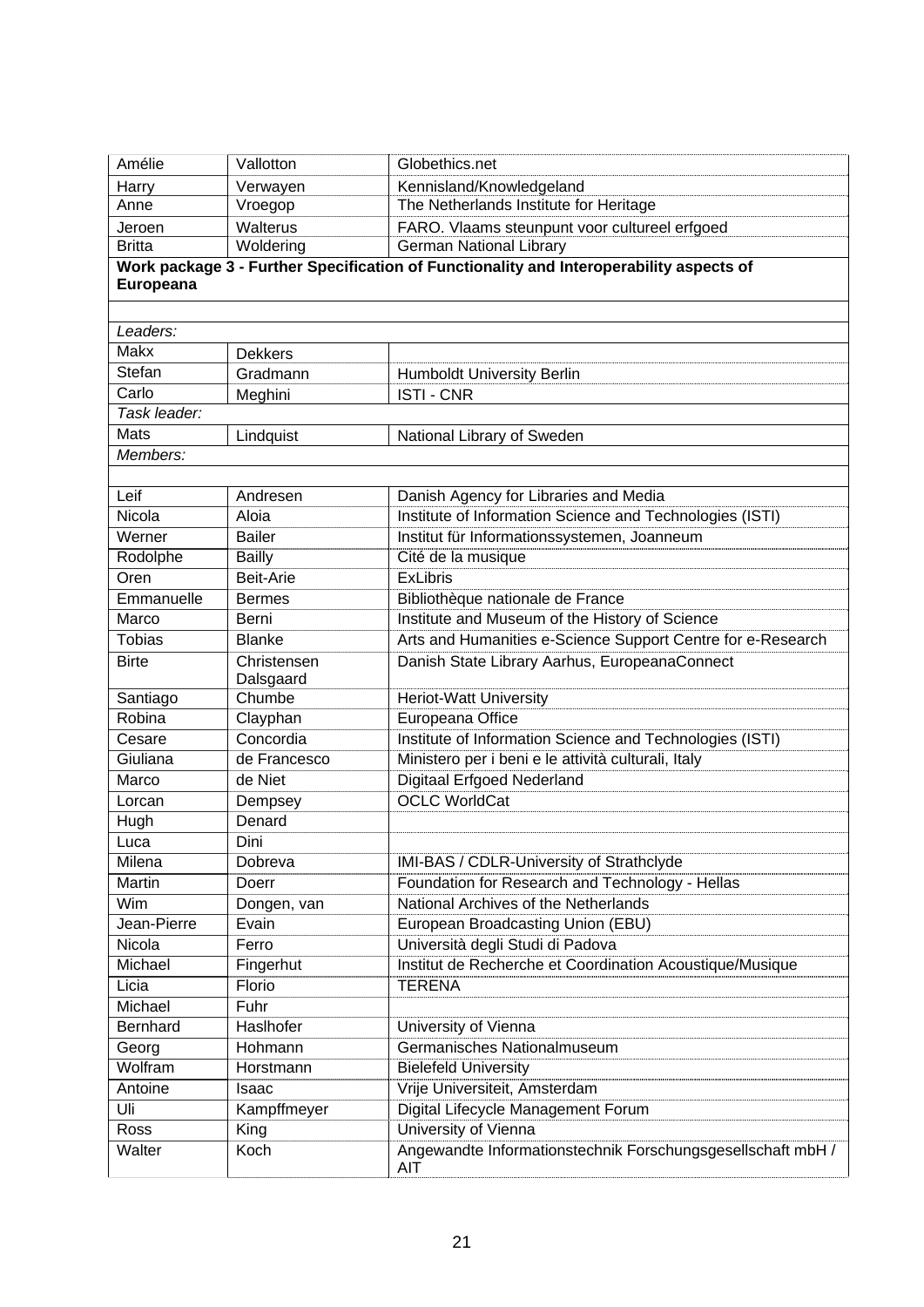| Stefanos                                    | Kollias                                                           | Institute of Communication and Computer Systems - National<br><b>Technical University of Athens</b>   |
|---------------------------------------------|-------------------------------------------------------------------|-------------------------------------------------------------------------------------------------------|
| Allison                                     | Kupietzky                                                         | <b>Activate Kulture</b>                                                                               |
| Norbert                                     | Lossau                                                            | Goettingen State and University Library                                                               |
| Jacob                                       | Lundqvist                                                         | <b>KMM Project</b>                                                                                    |
| Maurizio                                    | Lunghi                                                            | Fondazione Rinascimento Digitale                                                                      |
| Gerald                                      | Maier                                                             | Landesarchiv Baden-Wuerttemberg                                                                       |
| Martin                                      | Malmsten                                                          | <b>Swedish National Library</b>                                                                       |
| Paolo                                       | Manghi                                                            | <b>ISTI / DRIVER</b>                                                                                  |
| Dan                                         | Matei                                                             | Institute for Cultural Memory, Romania                                                                |
| Gordon                                      | McKenna                                                           | <b>Collections Trust</b>                                                                              |
| Angelika                                    | Menne-Haritz                                                      | <b>National Archives Germany</b>                                                                      |
| Alistair                                    | <b>Miles</b>                                                      | e-Science Centre                                                                                      |
| John                                        | Mylopoulos                                                        |                                                                                                       |
| Hans                                        | Nederbragt                                                        | <b>Trezorix</b>                                                                                       |
| Markku                                      | Nenonen                                                           | National Archives of Finland                                                                          |
| Johan                                       | Oomen                                                             | Video Active                                                                                          |
| Christian-Emil                              | Ore                                                               | University of Oslo, Chair of CIDOC                                                                    |
| Jacco                                       | Ossenbruggen, van                                                 | <b>VU University Amsterdam</b>                                                                        |
|                                             |                                                                   |                                                                                                       |
| Jeremy                                      | Ottevanger                                                        | Museum of London                                                                                      |
| Carol                                       | Peters                                                            | <b>ISTI-CNR</b>                                                                                       |
| Vivien                                      | Petras                                                            | Humboldt-Universität zu Berlin                                                                        |
| Stéphane                                    | Pillorget                                                         | Bibliothèque nationale de France                                                                      |
| Daniel                                      | Pitti                                                             | EAD                                                                                                   |
| Denis                                       | <b>Pitzalis</b>                                                   | The Cyprus Institute - STARC / Centre de Recherche et de<br>Restauration des Musées de France (C2RMF) |
| Pasquale                                    | Savino                                                            | <b>European Film Gateway</b>                                                                          |
| Anne                                        | <b>Schiller</b>                                                   | Xerox Research Centre Europe                                                                          |
| Guus                                        | Schreiber                                                         | <b>VU University Amsterdam</b>                                                                        |
| Heiko                                       | Schuldt                                                           |                                                                                                       |
| Patrick                                     | Sinclair                                                          |                                                                                                       |
| Adrian                                      | <b>Smales</b>                                                     | Natural History Museum, BHL Europe                                                                    |
| Herbert                                     | Sompel, van de                                                    | <b>OAI- ORE</b>                                                                                       |
| <b>Steve</b>                                | <b>Stead</b>                                                      |                                                                                                       |
| Douglas                                     | Tudhope                                                           | University of Glamorgan                                                                               |
| Vassilis                                    | <b>Tzouvaras</b>                                                  | Institute of Communication and Computer Systems - National                                            |
|                                             |                                                                   | <b>Technical University of Athens</b>                                                                 |
| Herbert                                     | van der Sompel                                                    | <b>OAI- ORE</b>                                                                                       |
| Theo                                        | van Veen                                                          | Koninklijke Bibliotheek                                                                               |
| Thomas                                      | Wikman                                                            | Infografic AB in Sweden                                                                               |
| Christina                                   | Wolf                                                              | Landesarchiv Baden-Wuerttemberg                                                                       |
|                                             |                                                                   |                                                                                                       |
| Work package 5 - Dissemination of Europeana |                                                                   |                                                                                                       |
| Leader:                                     |                                                                   |                                                                                                       |
| Jonathan                                    |                                                                   |                                                                                                       |
|                                             | Purday<br>Members (dissemination workpackage leaders of projects) | Europeana Office                                                                                      |
| Peder                                       |                                                                   |                                                                                                       |
| Susanne                                     | Andrén                                                            | ApeNet<br>ApeNet                                                                                      |
|                                             | <b>Danelius</b>                                                   |                                                                                                       |